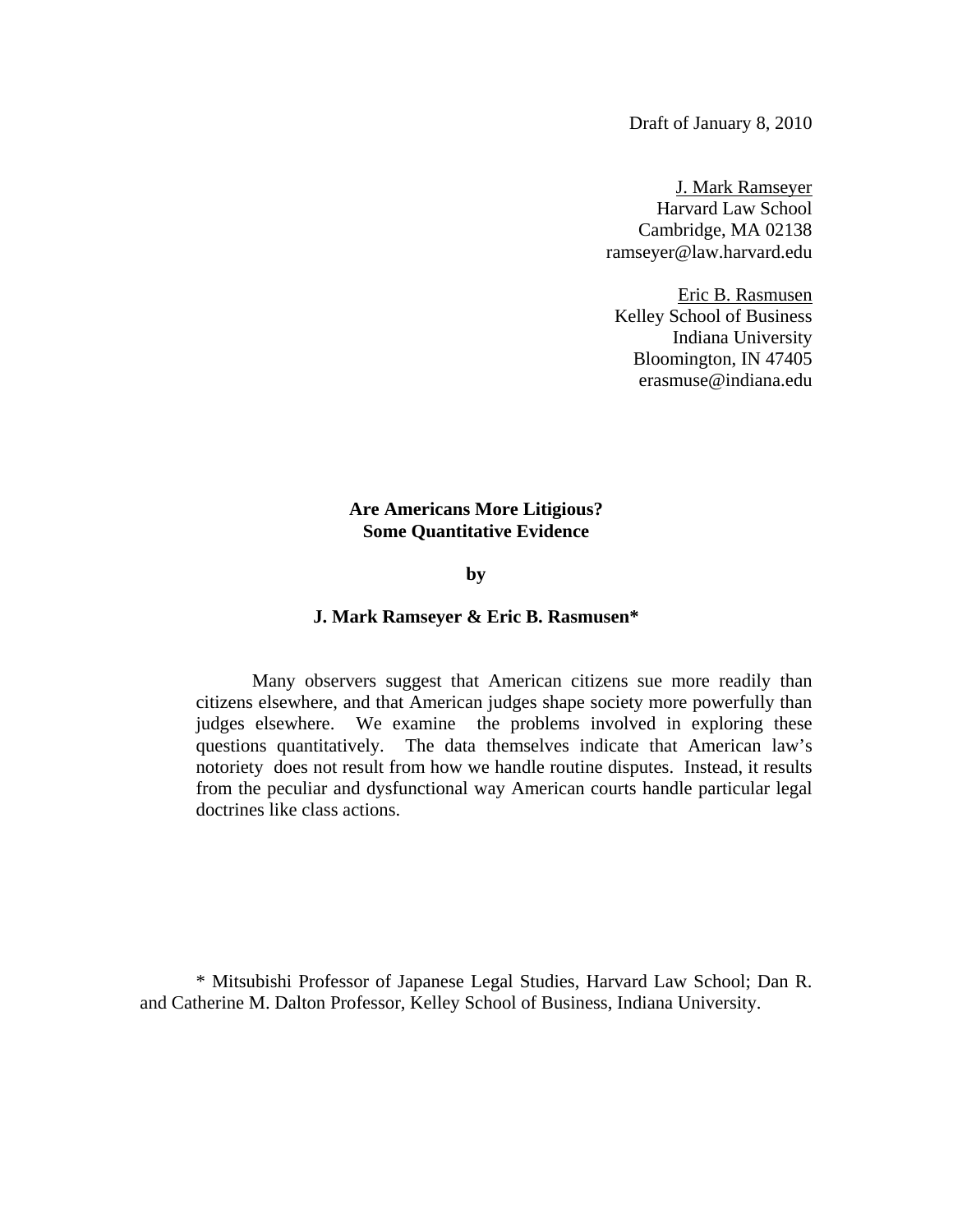### I. Introduction

Let's begin with some stories.

McDonald's Coffee. Stella Liebeck ordered coffee at a McDonald's drive-through and promptly spilled it on her lap. Because of her absorbent sweat pants, she suffered severe burns. She sued, and a jury awarded her \$2.86 million, cut by the judge to \$650,000. Eventually, Liebeck and McDonald's settled out of court.<sup>1</sup>

 Spill, sue, go home with \$2.86 million. The courts-as-demented-slot-machines story shocked most readers, and the case's eventual settlement got buried in the newspapers' back pages. As odd as the bizarre verdict, however, was the positive press it earned among legal professionals. Predictably, the trade association for the plaintiffs' bar (formerly the American Trial Lawyers Association; now pleasantly renamed the American Association for Justice) celebrated the award as a victory for justice. More curiously, even prominent law professors found good things to say about \$2.86 million for a coffee spill. $^{2}$ 

Chipotle's Wheelchair. Maurizio Antoninetti wheeled himself into a Chipotle Mexican Grill and complained about the service-line counters. Set at a height convenient for those who could walk, they were too high for Antonietti. The restaurant said it would happily show him the food in cups or at a private table, but Antonietti would have none of that. He sued. The Americans with Disabilities Act entitled him to "reasonable accommodation," he argued, and a special viewing at a special table was inferior. He wanted the full "Chipotle experience." For that, the franchise needed to install lower counters.

The  $9<sup>th</sup>$  Circuit found for Antonietti, and granted injunctive relief. The chain was required to install lower counters -- counters convenient for wheelchaired customers and inconvenient for everyone else. And because the District Court had awarded Antonietti only \$136,537 in attorney's fees, the Circuit Court remanded the case to give him more.

 Since immigrating to the United States in 1990, Antoninetti had sued more than twenty businesses over service quality. Only once had he ever returned to an establishment, the Court acknowledged, but it declared that point irrelevant. The restaurant owed wheelchair customers lower counters whether Antoninetti would ever eat there again or not.<sup>3</sup>

 $\frac{1}{1}$  $\frac{1}{2}$  Liebeck v. McDonald's Restaurants, P.T.S., Inc., No. D-202 CV-93-02419, 1995 WL 360309 (Bernalillo County, N.M. Dist. Ct. August 18, 1994).

 $2^2$  See Marc Galanter, "Oil Strike in Hell: Contemporary Legends about the Civil Justice System," Arizona Law Review, 40 (1998) 717-52, at 731; Richard Lempert, "Why Do Juries Get a Bum Rap-Reflections on the Work of Valerie Hans," DePaul Law Review, 48 (1998-1999) 453, at 459; Arthur R. Miller, New York University Law Review 78 (2003) 982 at 987; William Haltom and Michael J. McCann, "Java Jive; Genealogy of a Juridical Icon," pp. 183-226 of Distorting the Law: Politics, Media, and the Litigation Crisis, University of Chicago Press (2004).

Antoninetti v. Chipotle Mex. Grill, Inc.,  $9^{th}$  Circuit 08-55867, http://www.ca9.uscourts.gov/opinions/view\_subpage.php?pk\_id=0000010681 (2010).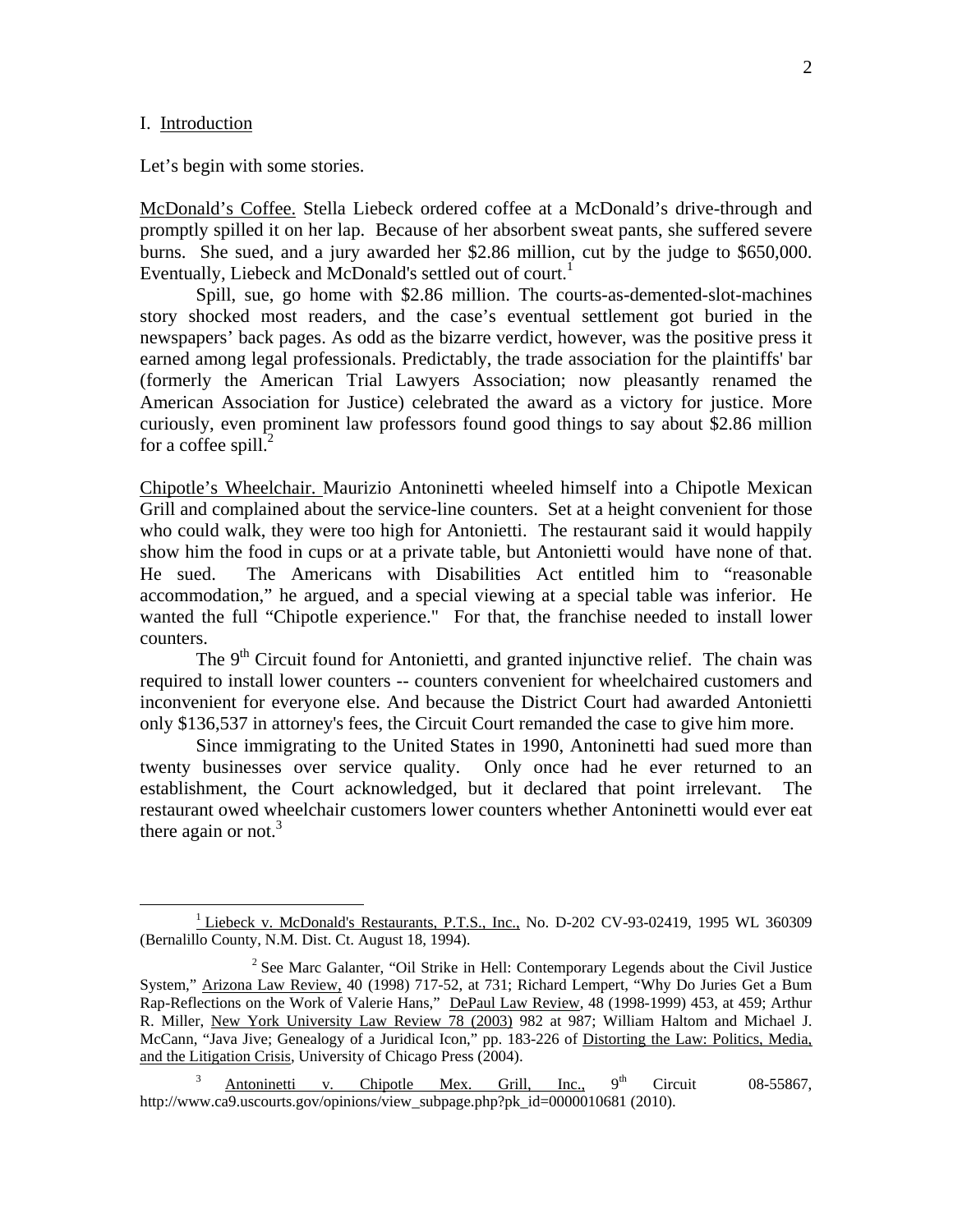Cigarettes. In the 1990's, Mississippi plaintiffs' lawyer Richard "Dickie" Scruggs sued cigarette companies on behalf of 46 states. By convincing consumers that smoking was safe, he argued, the companies had increased the Medicaid bills that state governments had to pay. That anyone in the last half century really thought smoking safe was unclear. Rather clearer was that smoking, by killing its victims quickly and early, reduces -- rather than increases -- government health care and pension costs.4

 But never mind such questions. Under the 1998 Tobacco Master Settlement Agreement, the companies agreed to restrict their marketing and lobbying and to pay \$246 billion dollars over 25 years (\$900 million to Scruggs's law firm).<sup>5</sup> And the intellectual class cheered. The New York Times applauded the settlement and lamented only that the regulatory strictures were not harsher still.<sup>6</sup>

 A reader might think Americans use litigation in place of legislation and regulation. He might think judges wield enormous and capricious power. He might think litigants unpredictably manipulate the power of the state by using (or abusing) a judicial branch immune from any democratic checks. He might also think that for American businesses, law is as important as commerce. Making a good product at low cost is all well and good, of course. But retaining a top-flight law firm to protect the firm's assets against those would judicially expropriate them would seem a sensible first priority.

 If true, the need to protect one's firm from judicially sanctioned theft is a distinctively American exigency. It is not a story one hears about other wealthy democracies, common though it is in poorer countries. What is more, the intellectual impulse instinctively to defend these outcomes also seems uniquely American. Courts in other countries do issue bizarre opinions from time to time–. Idiocy knows no boundaries. But "tort reform" as a major policy issue is a peculiarly American debate.

We undertook this project to quantify the use of courts across countries. Quickly, however, we realized that we could not reliably measure what really matters. The theoretical problems lay in identifying measurable phenomena that accurately reflect the impact of courts. The empirical problems stemmed from the high aggregation level of the data available.

 That data does indicate, however, that for routine contract, tort, and property disputes, courts in America perform about as well as in other wealthy countries. The notoriety of the U.S. legal system does not stem from these routine disputes. It stems instead from the abysmal performance of U.S. courts when they encounter certain highprofile disputes. Aggregate numbers are not informative about this kind of dysfunction, though much can be said about it, as we will do in the last part of this chapter.

II. Comparative Litigation Statistics:

A. Conclusion as Introduction:

 $\frac{1}{4}$ <sup>4</sup> W. Kip Viscusi, "The Governmental Composition of the Insurance Costs of Smoking," Journal of Law and Economics, 42, No. 2 (October 1999), pp. 575-610.

<sup>5</sup> Master Settlement Agreement, http://www.naag.org/backpages/naag/tobacco/msa/msapdf/MSA%20with%20Sig%20Pages%20and%20Exhibits.pdf/file\_view. For the history, see Wikipedia, "Tobacco Master Settlement Agreement," http://en.wikipedia.org/wiki/Tobacco\_Master\_Settlement\_Agreement (31 May 2010).

<sup>&</sup>lt;sup>6</sup> "Holes in the Tobacco Settlement," New York Times, June 27, 1997. http://www.nytimes.com/1997/06/27/opinion/holes-in-the-tobacco-settlement.html.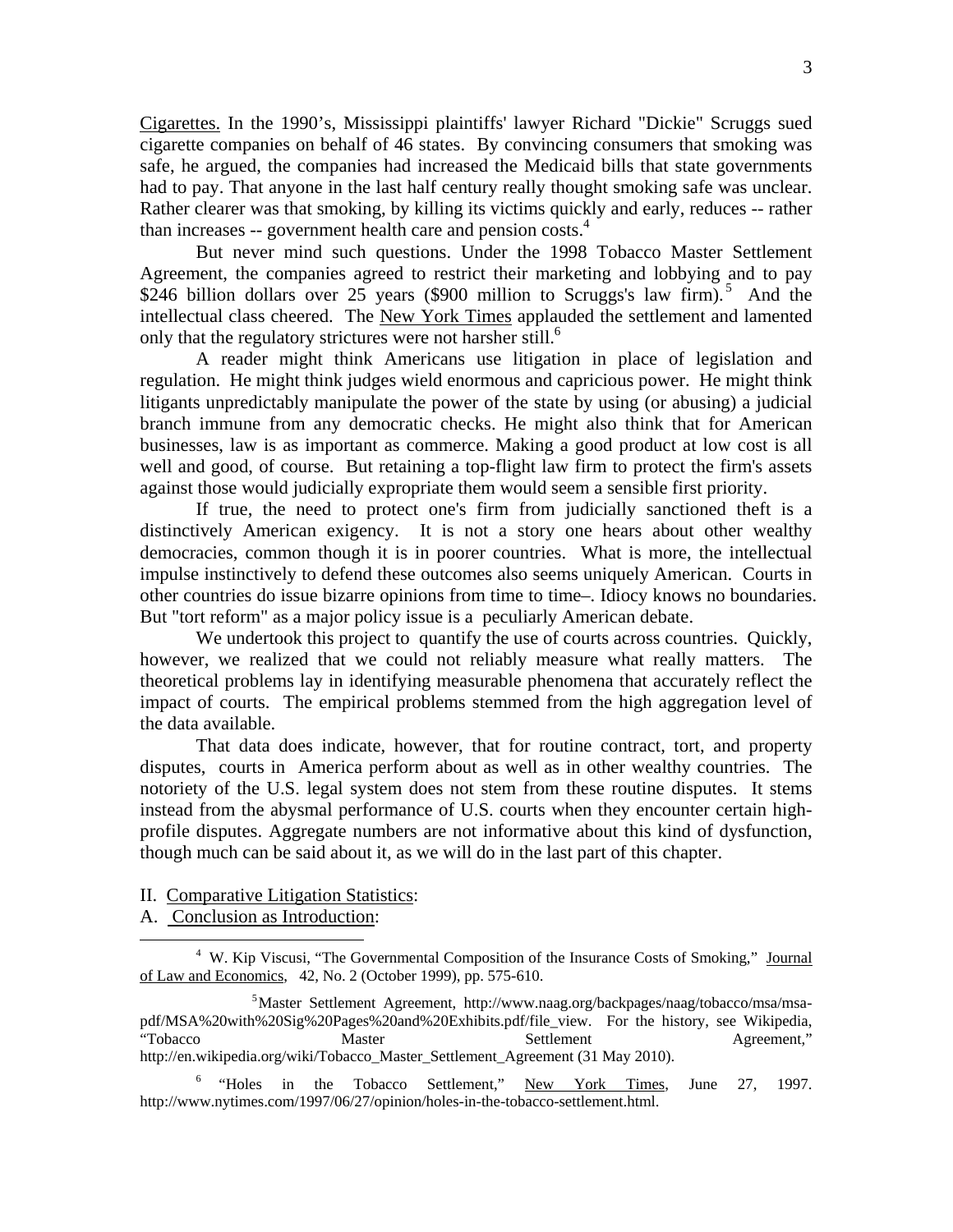1. The results. -- Table 1 shows a number of proxies for the use of the courts across six wealthy democracies. We will discuss them as a group first, and then review the proxies individually.

 Note first that although each of the proxies plausibly measures court usage, the proxies do not correlate with each other very closely. The U.S. has about a quarter more suits per capita than does the U.K., but 3.3 times as many as Canada. It has fewer judges per capita than France, but four times as many as the U.K. It has 17 times as many lawyers per capita as Japan, but the same number as Australia. It has twice the motor vehicle insurance costs of Australia, but lower costs than Canada.

|                                                                                         |         | Australia Canada |       | France | Japan | U.K.<br>England | <sub>or</sub> | <b>USA</b> |
|-----------------------------------------------------------------------------------------|---------|------------------|-------|--------|-------|-----------------|---------------|------------|
| Suits filed<br>(per<br>people)                                                          | 100,000 | 1,542            | 1,450 | 2,416  | 1,768 | 3,681           |               | 5,806      |
| Judges<br>(per<br>people)                                                               | 100,000 | 4.00             | 3.3   | 12.47  | 2.83  | 2.22            |               | 10.81      |
| Lawyers<br>(per<br>people)                                                              | 100,000 | 357              | 26    | 72     | 23    | 251             |               | 391        |
| Motor insurance<br>$(% \mathcal{L}_{0}^{\ast}(\mathcal{L}_{0})\otimes \mathcal{L}_{1})$ |         | 0.81             | 1.35  | 0.93   | 0.72  | 0.93            |               | 1.45       |
| Motor insurance<br>(US\$ per car)                                                       |         | 664              | 1,574 | 786    | 754   | 927             |               | 1,464      |
| Cost of contract<br>action<br>(% of value)                                              |         | 20.7             | 22.3  | 17.4   | 22.7  | 23.4            |               | 14.4       |

### **Table 1: Various Measures of Litigation**

Sources: Various --- see later sections of this chapter.

Notes. Explanations of these numbers are important and are given later in the chapter. The top three rows are for England, and the bottom three for the United Kingdom, since Scotland and Northern Ireland have separate legal systems.

- - - - - - - - - - - - - - - - - - - - - - - - - - - - - - - - - - - - - - - - - - - - - - - -

 Note second that America is not special. From the stories that dominate the newspapers, our courts seems crazed. Yet most litigation involves nothing like those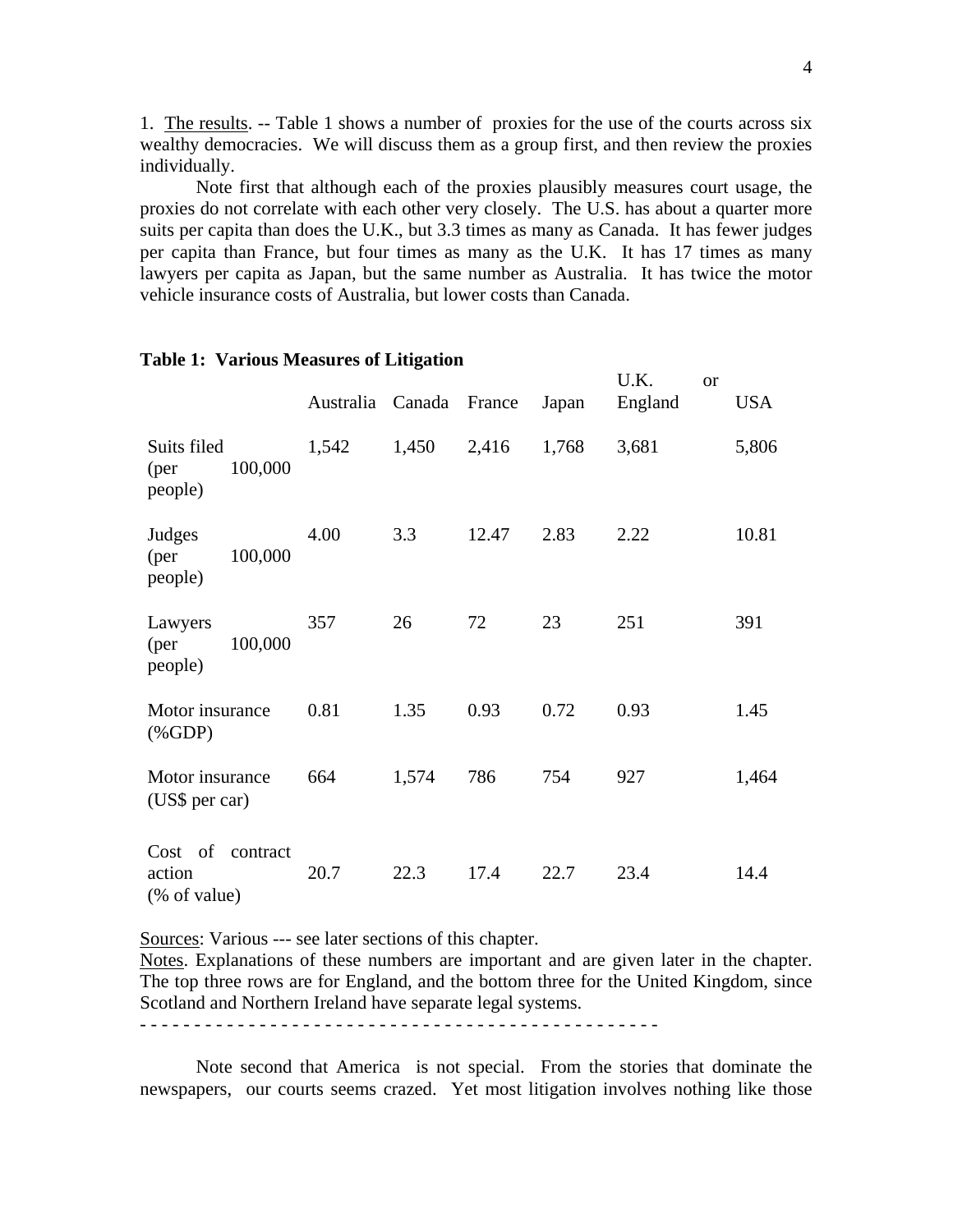bizarre disputes and so they only lightly affect measures such as suits filed or the number of judges. Ordinary litigation involves car crashes and broken contracts. These disputes dominate the courts. All six countries use courts to resolve this kind of dispute, and the courts resolve them similarly, maintaining stable property rights and facilitating efficient investment. Indeed, a central reason these countries are wealthy is that their courts handle these routine disputes well.

2. Their significance. -- Table 1's level of aggregation tells us about what we might call "first-order law": the typical disputes over automobile accidents and contract claims. Countries differ in how well their courts handle these mundane disputes. Even among wealthy democracies some courts handle them more efficiently than others. But compared to developing economies even the least efficient does reasonably well. Despite the bewildering array of organizations and procedures, the end results are similar.<sup>7</sup>

American notoriety stems instead from what we might call "second-order law": coffee spills, ADA suits, and tobacco settlements. These cases generate controversy, make a few trial lawyers rich, and provoke relentless calls for reform. This law can profoundly affect social relations and the economy, but not because the cases are common or even because they transfer large amounts of money. Rather, the measurable, litigated, cases cause households and firms to take expensive precautions of little social value.

The U.S. is exceptional not in how it handles first-order law (the rest of this Section II), but in how it handles second-order law (Section III). In the typical accident or contract claim, U.S. courts do reasonably well. They may face somewhat more litigation than other rich democracies, but not much. In the second-order cases, however, the U.S. courts entertain claims that courts in other well-functioning economies would dismiss in short order. In the process, they necessarily create a drag on American business. As was said some time ago:

Increasingly, the civil justice system seems to be two different systems. One is a stable system that provides modest compensation for plaintiffs who claimed slight or moderate injuries in automobile and other accidents that have been the major source of litigation for 50 years. The second is an unstable system that provides continually increasing awards for claims for serious injuries in any type of lawsuit, and for all injuries, serious or not, in product liability, malpractice, street hazards and workplace accidents.<sup>8</sup>

# B. Suits per capita:

1. Introduction. -- When someone claims that the U.S. is exceptionally "litigious," what evidence might he cite to support the claim? What might someone else cite to dispute it? What does such a claim even mean? To explore these questions, turn first to the number of civil suits filed.

 $\frac{1}{7}$ In this regard, the data has not improved since the articles of Marc Galanter in 1983 in the UCLA Law Review and Basil Markesinis in 1990 in the Cambridge Law Journal.

<sup>&</sup>lt;sup>8</sup> M.A. Peterson 1986 (quoted in Markesinis (1990)):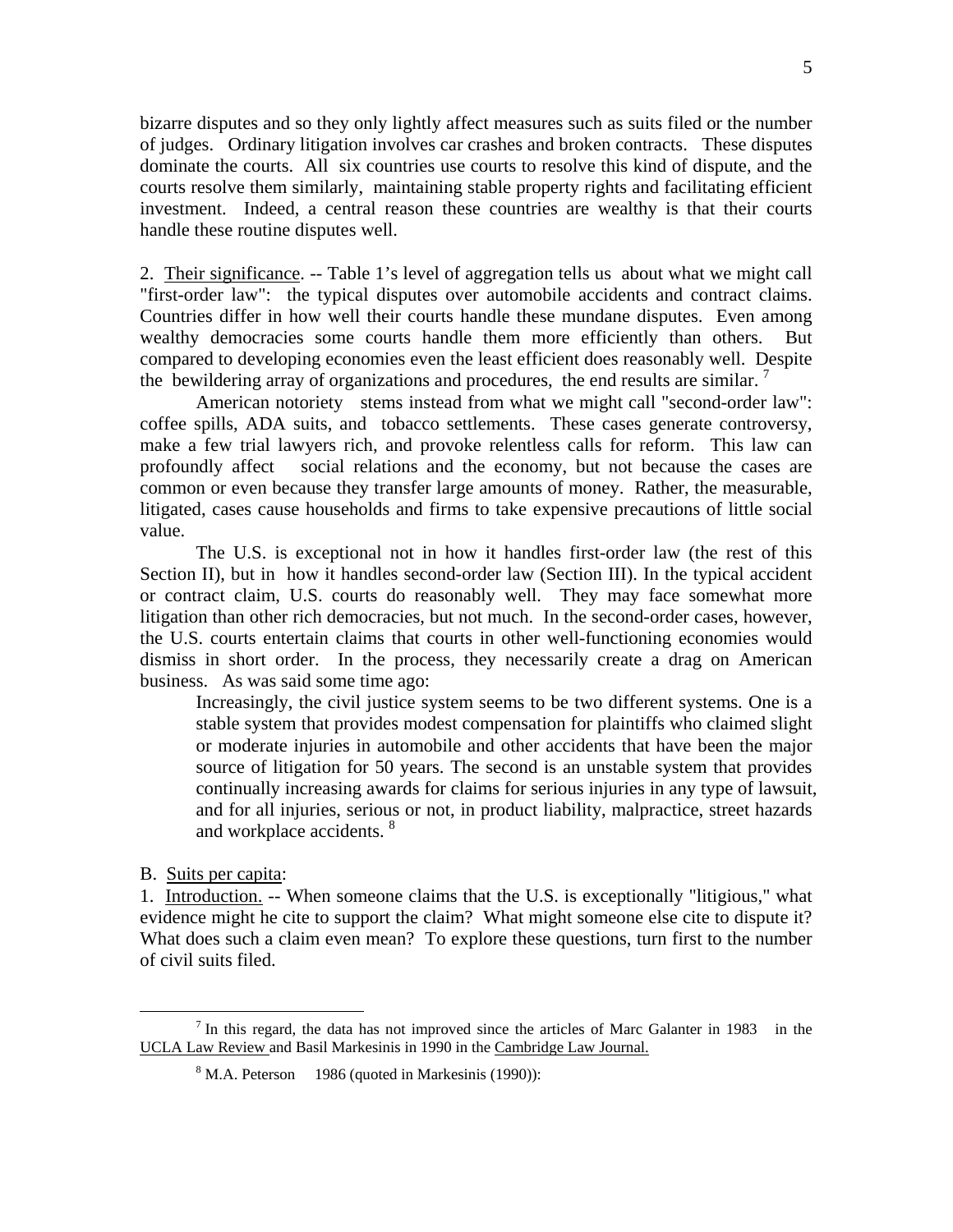2. The United States. -- Although most litigation in the U.S. occurs in state (not federal) courts, data on state court litigation are maddeningly elusive. The court systems themselves differ widely. Some states use small-claims courts while others do not. Some states use subject-specific courts while others route all suits to a single court. Those states that do use the small-claims courts employ widely varying jurisdictional cutoffs. Faced with such disparate systems, the National Center for State Courts (the NCSC) does the best it can, but about 10 percent of the states return its surveys with only incomplete data. Another 10 percent report the wrong data.

 Doing what it can with those surveys, the NCSC finds that plaintiffs filed 7.9 million suits in state courts of unified and general jurisdiction in 2006 and another 10.2 million suits in limited jurisdiction courts (e.g. small claims courts), a total caseload of 18 million.<sup>9</sup>

 Additionally, plaintiffs filed 272,000 new civil suits in federal District Courts, including 34,000 contract claims, 4,000 real property claims, and 77,000 tort claims (15,000 of them relating to asbestos). The rest of the claims were statutory: 53,000 prisoner petitions, 32,000 civil rights cases, 19,000 labor law cases, 13,000 social security claims, and  $11,000$  intellectual property disputes.<sup>10</sup>

 Within the state courts, case composition varies widely. In Kansas, 89% were contract disputes and 5% small claims, while in Wisconsin 16% were contracts disputes and 64% small claims. Among seven states reporting detailed composition data, tort cases ranged from 1.5% to 8.0% of the total. (CSP-2007, p. 2). Small claims comprised 44 percent of incoming civil cases. General civil cases -- tort, contract, and real property cases not filed as small claims -- were 37 percent, most of them contract cases (Civil Caseloads, at 21).

 The federal government surveyed state filings that went to trial (Langton and Cohen). The parties settled or abandoned 97% of cases in courts of general jurisdiction, though of the cases that did go to trial, 61% were torts. Consistent with the phenomenon of "the vanishing trial,"  $^{11}$  in the nation's 75 most populous counties the number of general civil cases disposed of by trial declined 50% from 1992 to 2005.

3. Japan. -- In 2008, disputants filed 2.3 million civil cases in the Japanese courts at all levels,  $^{12}$  a majority of them (1.4 million) in summary courts with jurisdiction over claims of less than 1.4 million yen (Courts Act, Sec. 32; in Aug. 2010, \$1.00 = 85 yen).

 Many of these "cases" involved petitions for various orders in insolvency or other specialized proceedings. Of the 2.3 million newly filed cases, Japanese courts catalogued

 $\begin{array}{c|c}\n\hline\n\end{array}$ <sup>9</sup> Shauna Strickland, et al., State Court Caseload Statistics, 2007: Supplement to Examining the Work of State Courts, 2007 tabs. 1, 2 (Williamsburg, VA.: National Center for State Courts, Bureau of Justice Statistics).

<sup>&</sup>lt;sup>10</sup> 2007 data from U.S. Dept. Commerce, Statistical Abstract of the United States, 2010 Tab. 323 (Washington, D.C.: Bureau of the Census, 2010). Http://www.census.gov/compendia/statab/2010edition.html.

<sup>&</sup>lt;sup>11</sup> See Marc Galanter, "The Vanishing Trial: An Examination of Trials and Related Matters in Federal and State Courts," Journal of Empirical Legal Studies, 1 (2004) 459–570.

 $12$  Japanese court filing data from the Shiho tokei nempo, etc.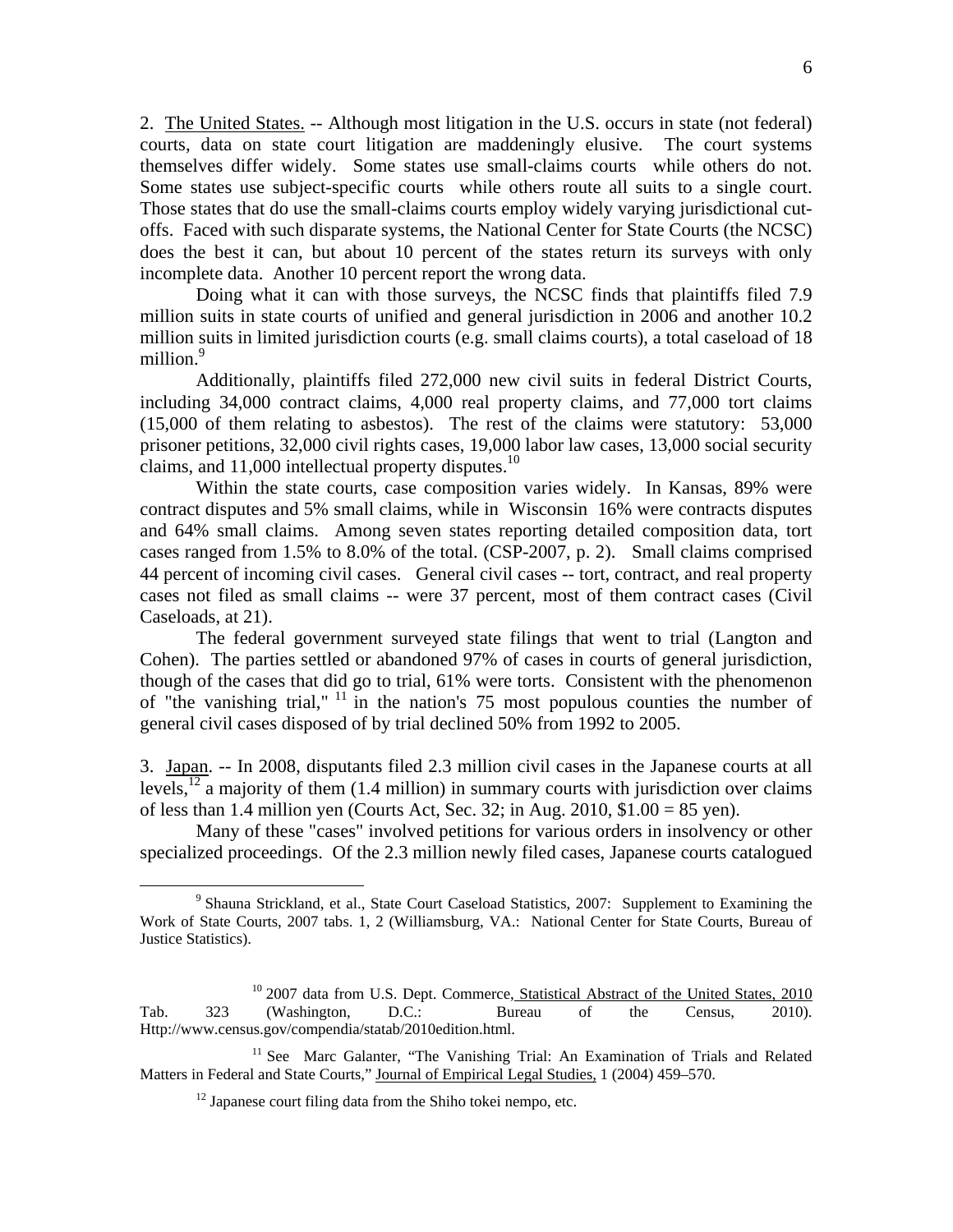only 828,000 as "litigation suits." And within the district (as opposed to summary) courts, only 222,000 involved "litigation suits."

 Recent court statistics do not break down litigation by subject, but in 1994 the district courts heard 146,392 "litigation suit" claims: 35,220 involved loans and credit transactions, 33,447 real estate, and 6,360 traffic accidents (Tab. 23, Shiho tokei, 1994). In the summary courts, 195,240 of the 244,131 suits involved loans and credit transactions, 4,623 real estate, and 1,215 traffic accidents (id., at tab. 10). Besides the 2.3 million new "civil" cases in 2008, Japanese filed 766,000 domestic relations suits in family courts.

4. England and Wales. -- In England and Wales, plaintiffs filed 2.01 million civil suits in county courts in 2007. In addition, they filed 127,664 family law cases.<sup>13</sup> As in the U.S. and Japan, most suits involved "money claims." Of 2 million filings in 2007, 1.6 million were money claims, 284,000 were for recovery of land, 8,000 for return of goods, and 67,000 for insolvency.<sup>14</sup>

5. Canada. -- In the year ending 2009, plaintiffs filed 324,015 general civil cases (including small claims) in the seven Canadian provinces of Nova Scotia, Ontario, Alberta, B.C., Yukon, Northwest Territories, and Nunavut. They filed another 175,628 family law cases. An English colony, a common-law legal system, a North-American neighbor -- yet Canada has but a quarter of the litigation in the U.S. Indeed, it has less litigation per capita even than the famously "non-litigious" Japanese.

6. Australia. -- Like the U.S. and Canada, Australia maintains a federal structure for its courts. It couples one federal (i.e., national) court system, with separate court systems in each of its eight states. We were able to obtain data on court filings for six of the eight, an area with about 90 percent of the Australian population. Plaintiffs in these states filed 302,000 suits (allocating the federal filings by population). 15

7. France. -- France has four kinds of specialized trial courts. In 2006 plaintiffs filed 943,597 new cases in the Tribunaux de grande instance (general law, large suits), 614,480 in the Tribunaux d'instance (general law, small suits), 3,294 in the Tribunaux paritaires des baux ruraux (rural areas), 198,455 in the Conseils de prud'hommes (employment disputes), and 193,534 in the Tribunaux de commerce (commerce). This yields a total of 1,953,360 suits, of which 422,790 were family law cases. Adding the remaining 1,530,570 non-family civil suits yields a litigation rate of 2,416 per 100,000 people.

8. Qualifications. -- We enter these calculations in the first row of Table 1. The numbers reflect with reasonable accuracy what they purport to measure: the number of times

 <sup>13</sup> U.K. Ministry of Justice*,* Judicial and Court Statistics 2007, Tables 4.1 and 5.1.

<sup>&</sup>lt;sup>14</sup> U.K. Ministry of Justice, Judicial and Court Statistics  $2007$ , table 4.1.

<sup>&</sup>lt;sup>15</sup> Based on annual reports filed by the various courts, and available from their websites.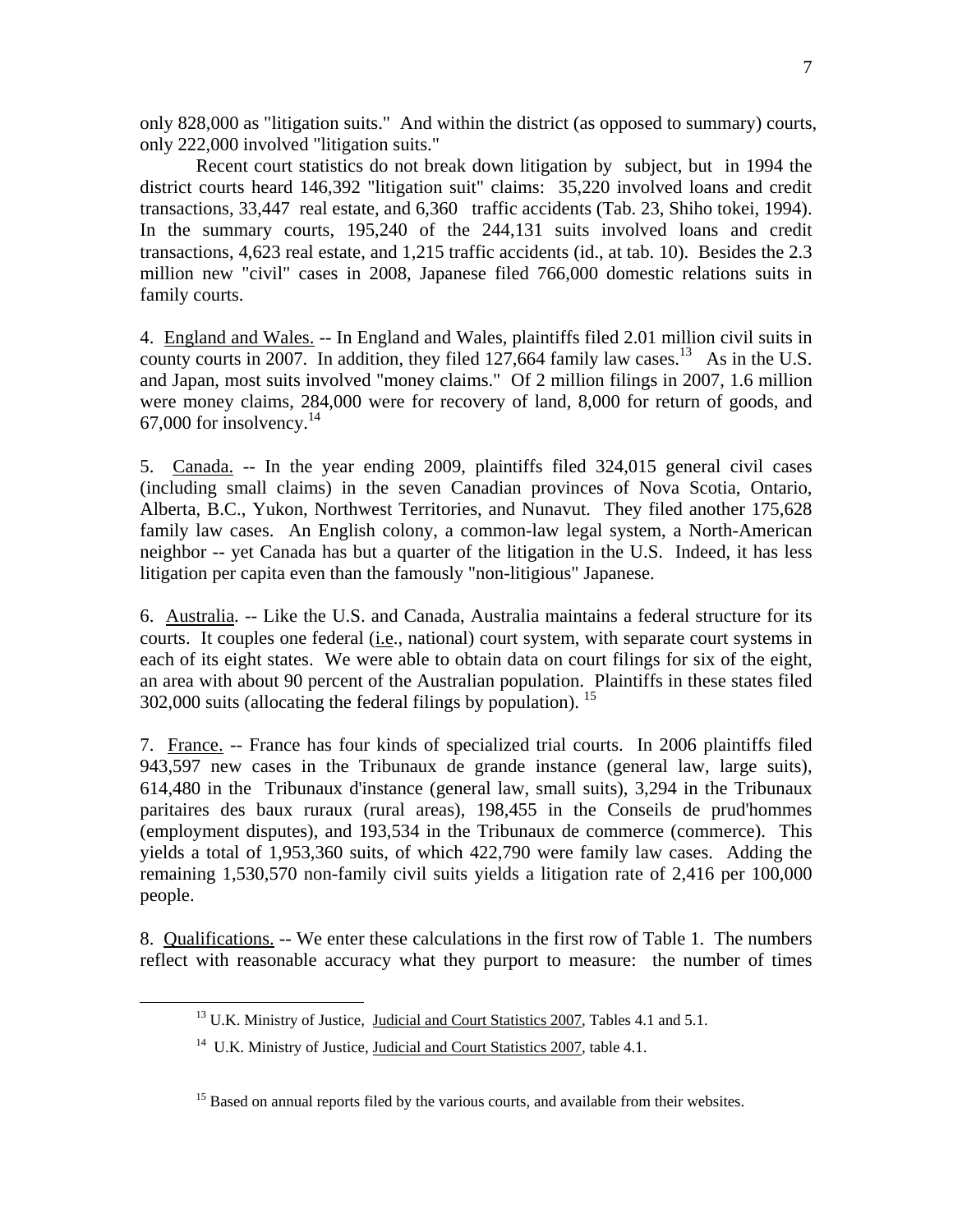people file non-family civil suits in court. They only haphazardly proxy for the role courts play in society. Although the number of filings might seem to measure that role, consider the following three complications.

a. Small-claims courts. If one were interested in the extent to which people use the courts to resolve economically substantial disputes, however, one might want to exclude the very smallest claims. And if one wanted to measure the role courts played in society, a small suit obviously should count for less than a large one. Since states and countries differ in their cutoffs, however, omitting small-claims courts could be highly misleading; one country's figure might still include mostly petty disputes while another's did not.

b. The definition of "case''. The same category of disputes does not generate the same number of cases in every country. Take divorce, which in the U.S., will almost always lead to a measured case: to divorce, a couple generally must file a suit in court. By contrast, in Japan most divorces never enter court records. To part ways, a couple simply goes to city hall and enters a divorce on the "family registry." Only when they can't agree on the divorce terms will they appear in family court. Only 12 percent of divorces end up in court, and only 1 percent actually go to trial.<sup>16</sup> Naturally, American couples would thus appear to be more litigious.

 Or suppose John Doe reneges on his credit card debt. In any country, if the lender wants to force him to pay it will need to file suit. It may try a variety of extralegal harassing tactics first, but to get at Doe's bank account or paycheck, court permission is needed. If instead, Doe borrows at a pawn shop and does not pay, the lender merely keeps (and eventually sells) the pawned object. The dispute becomes a case only if the borrower wants to force the lender to return the object pawned. As a result, the number of cases filed in court will depend on the relative prevalence of creditcard and pawn-shop finance in the consumer credit market --- which will vary from country to country.<sup>1</sup>

 Pawnshops do not make headlines, but they do matter to aggregate statistics. In the U.S., for example: a 1988 study found 6,853 pawnshops making an estimated 35 million loans per year. In Tokyo, only 700 pawn shops remain today -- most consumer instead borrow through credit cards, real estate mortgages, and unsecured loans. In 1955, however, over 21,000 pawn shops operated in Japan. Japanese file more suits today than they did in 1955. Part of that increase, however, reflects neither legal nor cultural change. It merely reflects the shift in consumer finance technology from pawn shop loans to unsecured lending through the formal financial sector.<sup>18</sup>

<sup>&</sup>lt;sup>16</sup> Kosei rodo sho, Rikon ni kansuru tokei [Divorce Statistics] 21 (Tokyo: Kosei tokei kyokai, 2009).

<sup>&</sup>lt;sup>17</sup> John P. Caskey, "Pawnbroking in America: The Economics of a Forgotten Credit Market," Journal of Money, Credit, and Banking, 23 (1991) 85-100.

<sup>18</sup> Kosei rodo sho, Kosei hakusho [Public Health White Paper] (Tokyo: Kosei rodo sho, 1956)*,* http://www.lufimia.net/sub/pawn/history.htm;http://sss888.net/acom/tire/under.html; http://www.acom.co.jp/company/outline/history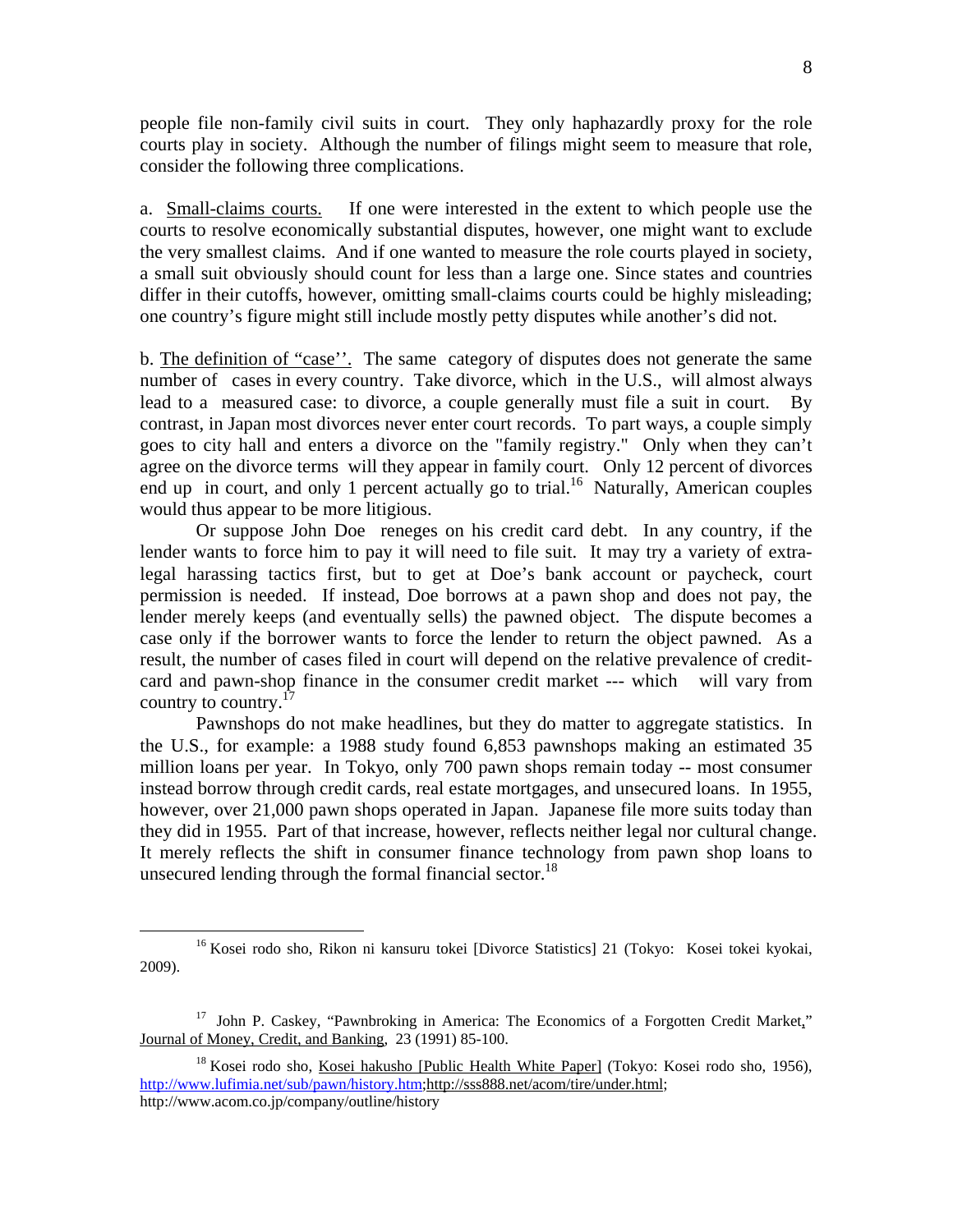c. Predictability. How often plaintiffs sue also turns on courts' predictability.<sup>19</sup> Litigation is more expensive than settlement. If the disputants know that the court will award amount X, they can just transfer the X by themselves and pocket the fees they would otherwise have paid their lawyers. If you know what a judge will do anyway, why pay to have a trial in two years and ask him?

Disputants litigate rather than settle only if they each hold optimistic estimates of their prospects in court. Because they face higher expenses if they litigate than if they settle, that cost difference creates a "settlement window." So long as the difference in their estimates of the litigated outcome is smaller than that settlement window, they both gain by settling. Only if they disagree enough about what the judge will do will they pay their lawyers and take their chances.

 If we want to measure court activity, then we do want the number of filings and trials rather than the amount of claims asserted in the shadow of the law. A country with more erratic courts  $(e.g., the United States with its civil juries)$  will have more litigation than a country with predictable courts (e.g., Japan with its bureaucratic judges). On the other hand, if we want to measure the amount of wealth transferred according to legal rules, then we would instead like to include settlements. For example, we might define "litigious" citizens to include disputants who extract damages by asserting their legally protected rights even if they rationally and self-interestedly settle their claims. Under that definition, a country might be "litigious" even with few suits or judges per capita.

Traffic accidents in Japan. The course of traffic accident disputes in Japan illustrates this dynamic. As Japan emerged from the devastation of World War II, very few people owned cars. By the 1960s, the economy was growing at double-digit rates each year. Increasingly, Japanese chose to spend what they earned on automobiles. As they did, they increasingly killed each other on the roads. Accidents boomed, and so did litigation (even without a change in the court system, to recall our earlier point).

After traffic accident cases began to increase rapidly, the Tokyo District Court established a special traffic section in 1962. As Dan Foote (1995) recounts, the new panel immediately found itself swamped. Quickly, the traffic section realized it had to routinize its treatment of cases. At first, it kept its formulas internal to the courts. It published handbooks for judges detailing its "rules of thumb for damages" and standards on comparative negligence. In time, however, the Tokyo traffic section took its dissemination efforts beyond the courts. It began announcing its rules to the bar and the public. The culmination came with what Foote describes as "a special 161-page issue of [one of the principal legal journals] in 1975 consisting entirely of explanations of the compensation and comparative fault standard used by the courts."<sup>20</sup>

From 1964 to 1968, the number of suits filed in district courts over traffic accidents more than doubled, from 2,378 to  $5.514$ ,<sup>21</sup> rising from 3 to 7 percent of civil

<sup>&</sup>lt;sup>19</sup> The classic explanations are: William M. Landes, "An Economic Analysis of the Courts," Journal of Law and Economics, 14 (1971) 61—xxx; Richard A. Posner, "An Economic Approach to Legal Procedure and Judicial Administration,'' Journal of Legal Studies, 2 (1973) 399-xx.

 $^{20}$  Daniel H. Foote, Resolution of Traffic Accident Disputes and Judicial Activism in Japan, 25 L. Japan 19, 27, 29 (1995).

<sup>&</sup>lt;sup>21</sup> J. Mark Ramseyer & Minoru Nakazato, "The Rational Litigant: Settlement Amounts and Verdict Rates in Japan," J. Legal Stud., 18 (1989) 263; Saiko saibansho, ed. Shiho tokei nempo [Judicial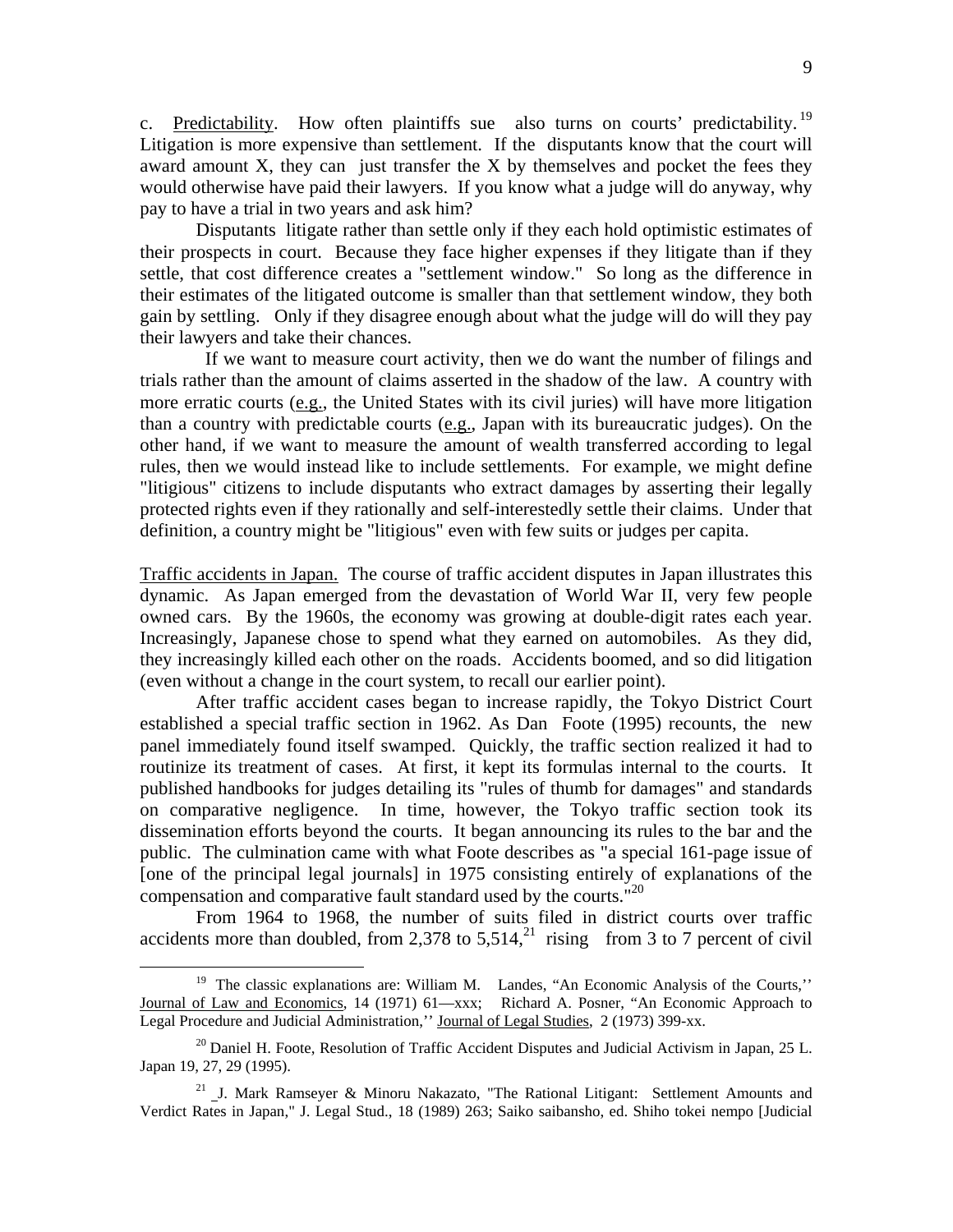suits. After 1971, the number of suits began to fall. Plaintiffs filed 11,118 traffic claims that year (14 percent of all suits). By 1975, they filed only 5,808 (8 percent of all suits), and by 1980 only 3,484 (3 percent of all suits). Indeed, writes Foote, by the end of the decade the judges in the Tokyo traffic section found themselves "at loose ends due to lack of work. Beginning in 1978, [they] began handling workers' compensation cases, as well as automobile cases, since there was no longer enough traffic accident litigation to keep [them] busy." $^{22}$ 

 With better highways, automatic stoplights, additional sidewalks, and safer cars, the number of deaths from traffic accidents plummeted from 21,535 in 1970 to 11,752 in 1980. Yet the number of cases filed fell faster still, from 11,620 to 3,484 -- a 70 percent drop. Civil litigation in general did not fall. In 1970, plaintiffs filed 74,733 non-traffic suits; by 1980, they filed 102,075.

Although they increasingly took their disputes out of the courts during the 1970s, Japanese traffic-accident disputants still settled by the expected court outcome. Ramseyer and Nakazato compared the amounts paid by automobile insurers in wrongful death claims with the amounts awarded the heirs to accident victims in court.<sup>23</sup> In virtually all cases where heirs would have had legal claims against drivers, they obtained compensation from the drivers' insurers. Out of court, they collected mean amounts that closely tracked the mean amounts courts would have awarded.

Thus, cases filed per capita do not provide a good measure even of first-order law, if by that we mean the extent to which the courts are influential in resolving first-order disputes. They provide a somewhat better measure of how much the courts decide directly rather than indirectly, but even then they do not provide a good measure of the importance of the wealth transfers.

C. Judges per Capita:

 1. The numbers. -- As an alternative index for the role courts play in society, take the number of judges. This would address to some extent the problem of suits varying in importance, since more important suits require more time from judges.

 In the U.S., the state courts employed 29,379 judges in 2004 (CSP, 2004). The federal government employs 875 constitutionally authorized judges (2009; "Article III" judges with life tenure),  $24$  and another 352 to work as Bankruptcy Judges, 567 as Magistrate Judges,  $25$  and 1,422 as Administrative Law Judges.  $26$  Added up, we have 32,595, or 10.81 per 100,000.

 Statistics Annual] (Tokyo: Saiko saibansho, various years); traffic deaths from Japanese Ministry of Health & Welfare.

 $22$  Foote, supra note, at 30.

<sup>23</sup> J. Mark Ramseyer and Minoru Nakazato, "The Rational Litigant: Settlement Amounts and Verdict Rates in Japan,'' The Journal of Legal Studies, 18 (1989) 263-90.

<sup>24</sup> Office of the U.S. Courts, "Federal Judgeships," http://www.uscourts.gov/JudgesAndJudgeships/FederalJudgeships.aspx.

25 p. 36, Administrative Office of the United States Courts. *2009 Annual Report of the Director: Judicial Business of the United States Courts.* Washington, D.C.: U.S. Government Printing Office, 2010.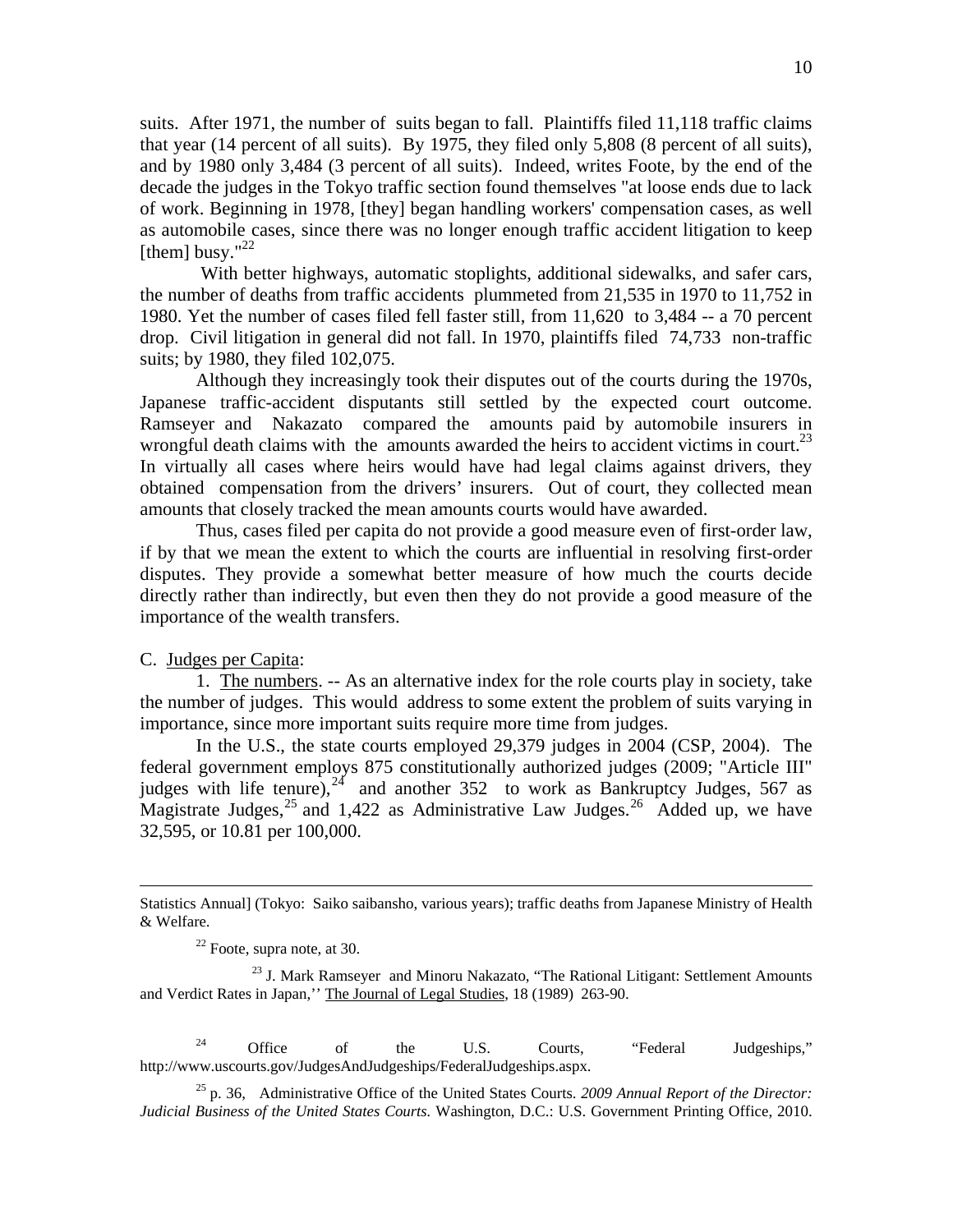In 2010, the Japanese courts employed 15 Supreme Court Justices, 8 High Court Presidents (chief judges), 1,782 Judges (trial and intermediate appellate), 1,000 Assistant Judges (judges in their first ten years of employment), and 806 Summary Court Judges (not all of them legally trained), a total of  $3,61$ ,  $^{27}$  2.83 per 100,000 population.

 In 2008, England and Wales employed 110 High Court judges, 653 Circuit Judges, and 438 District Judges, a total of  $1,201$ ,<sup>28</sup> or 2.22 per 100,000. The High Court judges hear criminal appeals and difficult civil cases. Circuit Judges and District Judges staff the County Courts and hear family and most civil cases. The Crown Courts do not hear civil cases, but they do use Circuit Judges. In addition, there were 1,305 Recorders and 29,419 Justices of the Peace. Recorders are part-time judges, who sit for 2 percent of the judge-days in High Courts, 22 percent in County Courts, and 3 percent in xxxCounty CEHCK ON THIS Courts. Justices of the Peace are lay magistrates who handle minor criminal cases. Although not full judges, they do handle cases that judges would handle in the United States.

 Given its federal structure, Canada employs judges in both its federal (national) and provincial courts. It had about 80 federal judges, and 1,100 state judges, or 3.3 per 100,000 population.<sup>29</sup>

 Australia similarly employs judges and magistrates in both federal and state courts. It has about 100 federal judges, and about 740 state judges, or 4.00 judges per 100,000 population. $30$ 

The French courts employ 7,896 Magistrats de l'ordre judiciaire.<sup>31</sup> Per 100,000 population, that's 12.47.

2. Qualifications. Our discussion of the English courts shows that measuring the number of judges is not as simple as it seems, since "judge" is an ambiguous term when several different levels of adjudicators exists. Moreover, we lightly passed over the problem that judges deal with criminal as well as civil cases, and the ratio between the two cases differs between countries. As with the number of suits filed, however, the problem with the number of judges lies less in the numbers themselves than in their significance. From

 $27$  Saiban sho shokuin teiin ho [Act Authorizing the Number of Employees in

the Courts], Law No. 53 of 1951, as amended March 31, 2010. http://law.egov.go.jp/htmldata/S26/S26HO053.html

<sup>28</sup> Ministry of Justice, Judicial and Court Statistics 2007, Table 9.1. (Useful supplements to the cited documents are: Wikipedia: http://en.wikipedia.org/wiki/Courts\_of\_England\_and\_Wales, http://en.wikipedia.org/wiki/Judiciary\_of\_England\_and\_Wales)

 $^{29}$  http://www.fja.gc.ca/appointments-nominations/judges-juges-eng.html.

 $30$  Compiled from annual reports for the various courts, available on the official web sites.

<sup>31</sup> INSEE, Moyens en personnel de la Justice, http://www.insee.fr/fr/themes/tableau.asp?ref\_id=NATnon05317&reg\_id=0.

http://www.uscourts.gov/FederalCourts/UnderstandingtheFederalCourts/AdministrativeOffice/DirectorAnn ualReport.aspx

 $26$  p. 2, Vanessa K. Burrows "Administrative Law Judges: An Overview," Congressional Research Service**,** April 13, 2010, http://towmasters.files.wordpress.com/...**/**administrative-law-judges-anoverview.pdf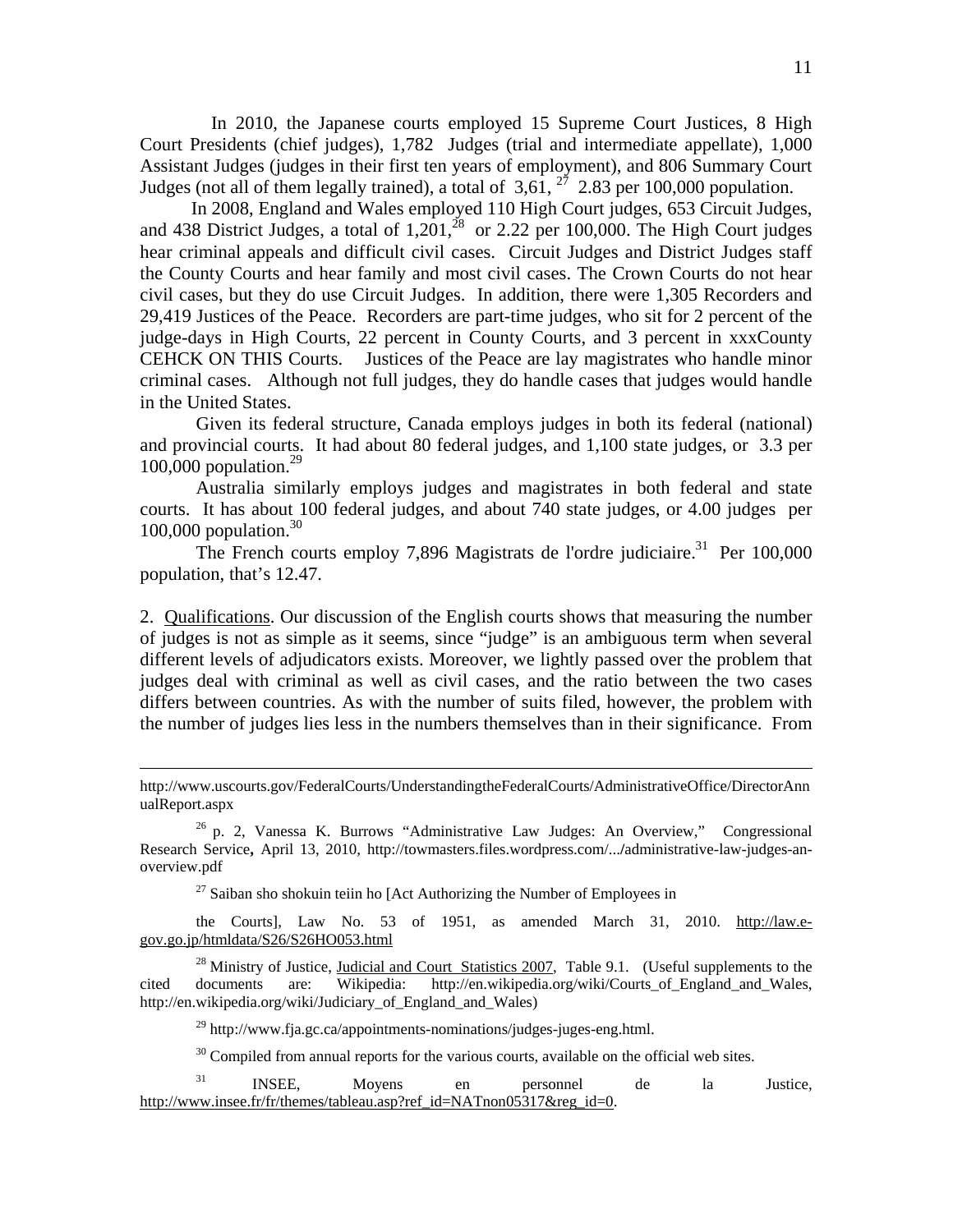time to time, observers use the number of judges to proxy for the demand for judicial services. Implicitly, they suggest that governments appoint the judges they do because people file the lawsuits they do. In fact, however, causation just as plausibly runs the other way. People may file the suits that they do because of the number of judges the government has appointed. With more judges, trial dates will come sooner, and plaintiffs will sue more and have less time to settle.<sup>32</sup>

# D. Lawyers per Capita:

1. The numbers. -- We measure the number of lawyers per 100,000 population to be 380 in the United States, 12 in Japan, 277 in England, 292 in Canada, 259 in Australia, and 70 in France.<sup>33</sup>

2. Qualifications. -- As often discussed,  $34$  the number of lawyers captures the social importance of law only imperfectly at best. In many societies, lawyers sell services only tangentially related to the law and unrelated entirely to courts. In other societies, a wide variety of non-lawyers sell law- and court-related services. Some lawyers do litigate, of course. In Japan, until recently they seldom did anything else. Because the government recognized their monopoly only on litigation-related services, they focused on litigation. In the U.S., only a minority of lawyers actually litigate. And in the U.K., all barristers traditionally litigated, while no solicitors did. In some countries, lawyers counsel. Although in Japan traditionally lawyers rarely gave business or personal advice, in the U.S. most lawyers do routinely. In the U.K. solicitors give business advice, while barristers did not. Some lawyers do nothing legal at all. Many American lawyers abandon their legal practice within a few years. Elsewhere, lawyers stay with their profession their entire life.

 Some countries may have few licensed lawyers, while a wide variety of nonlawyers sell legal services. Again, take Japan. Among the countries in Table 1, it has the fewest lawyers: less than a tenth as many as the U.S., England, Canada, or Australia, and less than half as many as France. The reason is simple: for most of the post-war

<sup>33</sup> American Bar Association, National Lawyer Population by State, http://new.abanet.org/marketresearch/PublicDocuments/2009\_NATL\_LAWYER\_by\_State.pdf. "Membership JFBA," http://www.nichibenren.or.jp/ja/jfba\_info/membership/index.html. "Number of lawyers in CCBE Member Bars" http://www.ccbe.eu/fileadmin/user\_upload/NTCdocument/table\_number\_lawyers1\_1179905628.pdf. Federation of Law Societies of Canada. http://www.flsc.ca/en/about/about.asp. Considerable variation exists by state in Australia, in the regulation of the bar. Questioned by the Japan Federation of Bar Associations, the Law Council of Australia estimated the number of lawyers in Australia in 2006 at 58,000. http://www.nichibenren.or.jp/en/directory/data/Australia.pdf. However, Australian Bureau of Statistics found that in 2008 the legal services industry "employed" (apparently including non-lawyers) 99,696<br>persons. Australian Bureau of Statistics, 8667.0 - Legal Services, Australia, 2007-08. persons. Australian Bureau of Statistics, 8667.0 - Legal Services, Australia, 2007-08. http://www.abs.gov.au/AUSSTATS/abs@.nsf/Latestproducts/8667.0Main%20Features32007- 08?opendocument&tabname=Summary&prodno=8667.0&issue=2007-08&num=&view= .

<sup>&</sup>lt;sup>32</sup> This is explained in George L. Priest, "Private Litigants and the Court Congestion Problem," Boston University Law Review, 69 (1989) 527.

<sup>34</sup> Including by us; see Minoru Nakazato, J. Mark Ramseyer and Eric B. Rasmusen, "The Industrial Organization of the Japanese Bar: Levels and Determinants of Attorney Income,'' Journal of Empirical Legal Studies, 7 (2010) 460--xxx.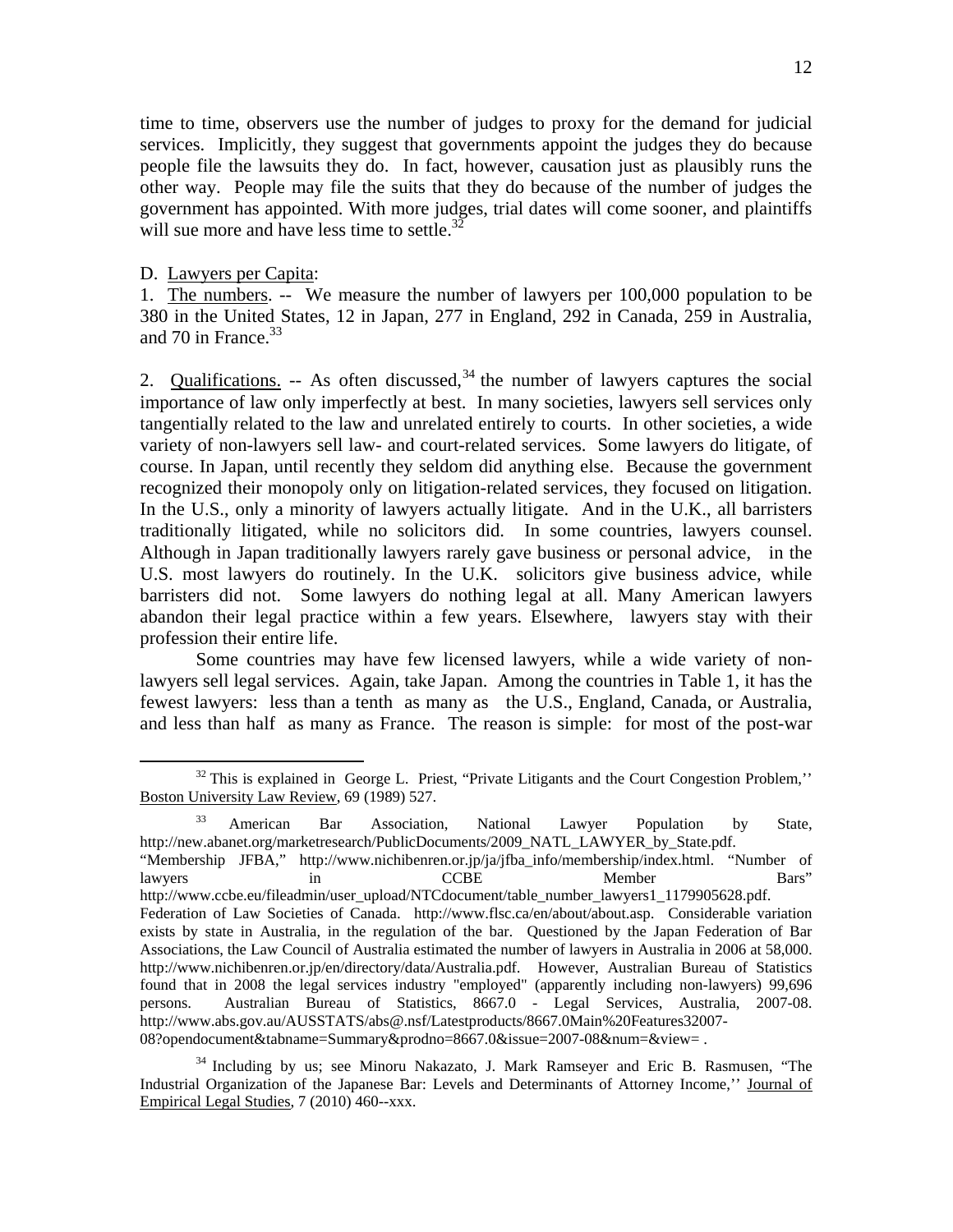13

period, the government set the pass rate on the bar exam below 3 percent. Even when they could not afford (or even find) a lawyer, however, Japanese citizens could buy legal services. They could turn to licensed tax agents for tax advice. They could consult licensed patent agents on intellectual property. They could obtain wills and corporate charters from notary publics. And firms could obtain their corporate and contract advice by hiring unlicensed graduates of the many college law departments.

 Given these objections, some scholars look not at licensed legal practitioners, but at university graduates with legal training. By this metric, Japan has more legal experts even than the U.S. Using this approach, Kevin Murphy, Andrei Shleifer, and Robert Vishny index the amount of rent-seeking in a society by the size of university law departments. 35 Averaging across a large number of countries, both developed and developing, they find that the more law graduates in a society, the slower its GDP will grow. Conversely, the more engineering students it graduates, the faster that GDP will grow. The example of Japan versus the United States shows that this approach is fraught with peril: not all those with undergraduate law degrees work in the law business, just as not all those with history degrees work in the history business.

# E. Ease of Doing Business:

 In its well-known "Doing Business" studies, the World Bank measures the difficulty of performing various small business tasks in different countries. The specificity of the tasks measured is an attractive feature of the approach. Table 6 shows the results the Bank obtained for the difficulty of enforcing a contract.<sup>36</sup> According to the Bank, firms in our six wealthy democracies require similar numbers of procedures to enforce a deal. They will spend 300-400 days in all of the countries except Canada, and consume 14-24 percent of the money at stake.

 We include sub-Saharan Africa in Table 6 to show how first-order measures differ between developed and developing countries. The region includes primarily dysfunctional economies and the legal framework in the area reflects (and contributes to) the dysfunction. A sub-Saharan firm that tried to enforce a contract in court would file nearly 40 procedures, spend over 600 days, and consume nearly half of its claim.

# - - - - - - - - - - - - - - - - - - - - - - - - - - - - - - - - - - - - - - - - - - - - - - - -

| Country        | Procedures (number) Time (days) Cost (% of claim) |     |      |
|----------------|---------------------------------------------------|-----|------|
| Australia      | 28                                                | 395 | 20.7 |
| Canada         | 36                                                | 570 | 22.3 |
| France         | 29                                                | 331 | 17.4 |
| Japan          | 30                                                | 360 | 22.7 |
| United Kingdom | 30                                                | 399 | 23.4 |

### **Table 6: The Difficulty of Enforcing Contracts**

 <sup>35</sup> Kevin M. Murphy, Andrei Shleifer and Robert W. Vishny, "The Allocation of Talent: Implications for Growth,'' Quarterly Journal of Economics, 106 (1991) 503--xxx.

<sup>36</sup> World Bank, Doing Business project, "Enforcing Contracts," http://www.doingbusiness.org/ExploreTopics/EnforcingContracts/.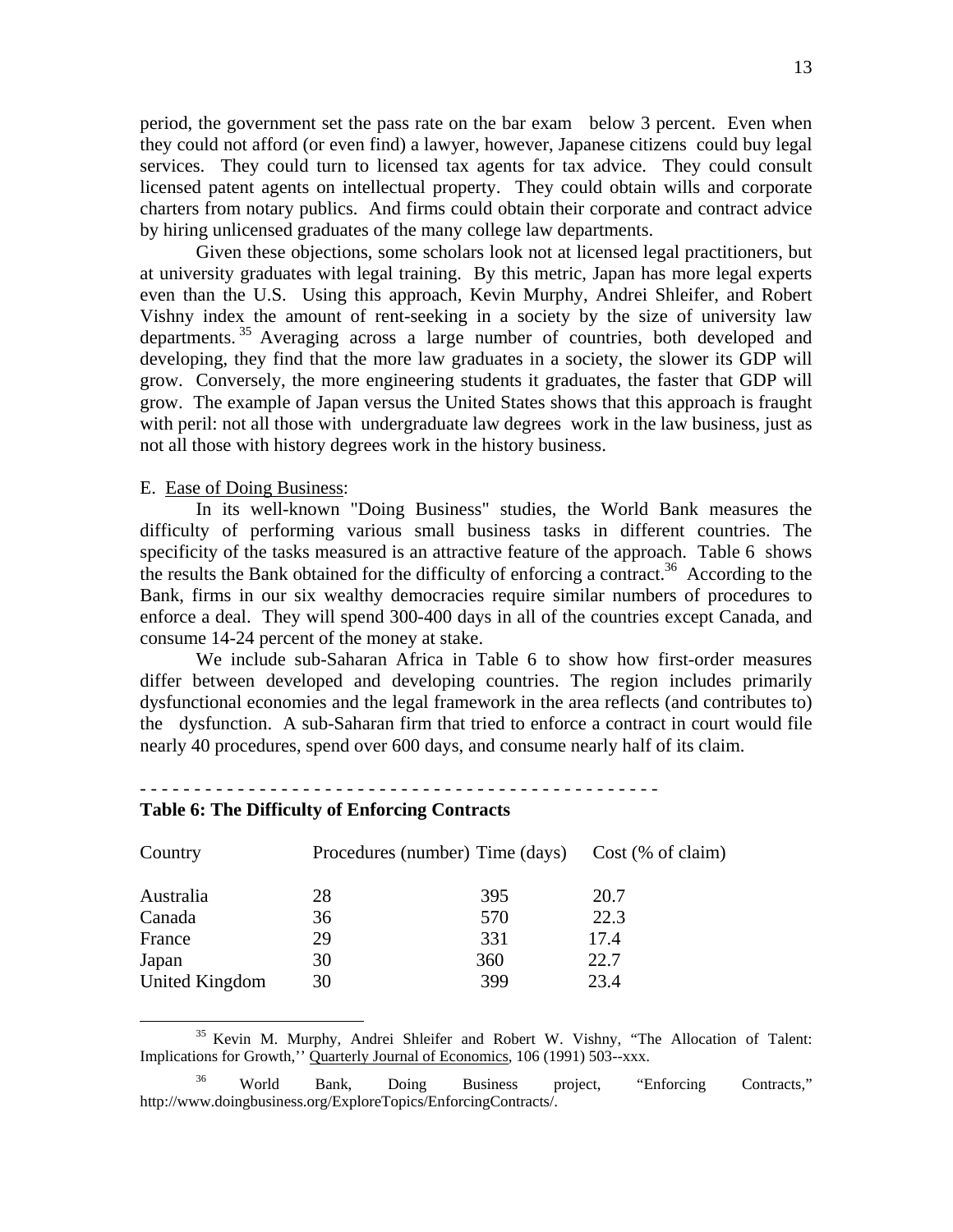| Sub-Saharan Africa 39 |       | 644 | 49.3 |
|-----------------------|-------|-----|------|
| <b>United States</b>  | - 32. | 300 | 144  |
|                       |       |     |      |

 Contract disputes are an important area of first-order disputes. A very different way to measure the efficiency of the courts, at least for developed countries, is through insurance data. Take two countries, A and B. In country A, the courts handle first-order disputes efficiently. The courts sent clear signals about liability and damages. Victims, drivers, and insurers can readily ascertain whether a driver owes money and, if he does, how much. In country B, the courts send only confused signals. If the parties try to learn the driver's liability in court, they find that litigation entails high costs and the result is unpredictable. Suppose that drivers in the two countries cause the same number of accidents, and that the courts value human life at the same level. Given the higher administrative costs involved, insurance will cost more in B than in A. If country B's courts also consistently overestimate the extent of liability and damages, insurance costs will be still higher.

 In Table 7, we give the OECD's estimates of the mean automobile insurance costs in various countries. Among the 22 countries, only in Canada and Ireland do drivers face higher costs than in the U.S. Where American drivers pay \$1,464 per car, British drivers pay \$924. French drivers pay only \$786, Japanese pay \$754, and Australians \$664. The data suggest American courts handle first-order disputes quite badly.

- - - - - - - - - - - - - - - - -

|                |                              | Motor            |                                                             |
|----------------|------------------------------|------------------|-------------------------------------------------------------|
| Country        | Automobiles<br>1,000<br>(per | Insurance        | Motor Insurance<br>$(% \mathcal{L}_{0}^{\infty}$ (% of GDP) |
|                | people)                      | (US $$$ per car) |                                                             |
| Australia      | 545                          | 664              | 0.81                                                        |
| Austria        | 511                          | 332              | 0.38                                                        |
| Belgium        | 471                          | 834              | 0.91                                                        |
| Canada         | 372                          | 1,574            | 1.35                                                        |
| Czech Republic | 414                          | 456              | 1.12                                                        |
| Denmark        | 370                          | 1,334            | 0.87                                                        |
| Finland        | 483                          | 634              | 0.66                                                        |
| France         | 498                          | 786              | 0.93                                                        |
| Germany        | 566                          | 792              | 1.11                                                        |
| Greece         | 429                          | 467              | 0.72                                                        |
| Hungary        | 300                          | 425              | 0.92                                                        |
| Ireland        | 437                          | 1,582            | 1.15                                                        |
| Italy          | 601                          | 830              | 1.40                                                        |
| Japan          | 325                          | 754              | 0.72                                                        |
| Korea, Rep.    | 248                          | 949              | 1.09                                                        |
| Netherlands    | 441                          | 903              | 0.84                                                        |

### **Table 7: Motor Insurance Costs**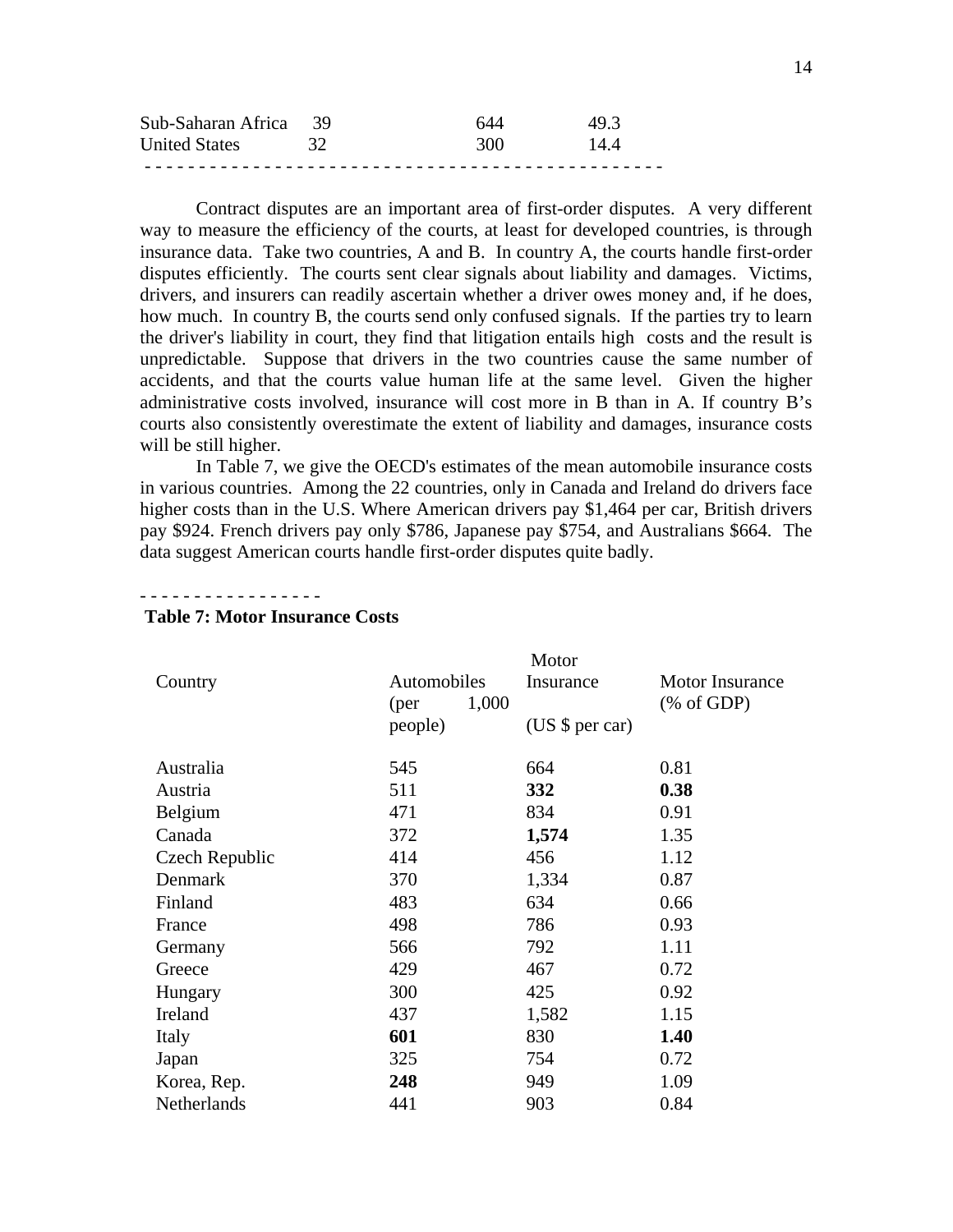| 451 | 1,464 | 1.45 |
|-----|-------|------|
| 463 | 927   | 0.93 |
|     |       |      |
| 524 | 1,131 | 1.05 |
| 465 | 1,001 | 0.94 |
| 485 | 785   | 1.19 |
| 458 | 1,103 | 0.61 |
|     |       |      |

**S**ource: OECD, Insurance Statistics Yearbook 1998-2007*,* 2007 data. Exchange rates, population, and GDP used in the calculations are from the World Bank, WorldDataBank, http://databank.worldbank.org/ddp/home.do.

#### - - - - - - - - - - - - - - - - -

 The numbers in Table 7 are misleading, however. Insurance rates are secondhighest in the U.S. because Americans drive more and crash more. Look at Table 8. The number of traffic deaths per car in the U.S. is second highest. The number of traffic accidents per car in the U.S. is second highest. And the distance travelled per car in the U.S. is the very highest. Given how far Americans drive their cars, how many accidents they have, and how many people they kill, insurance premia do not seem out of line.

- - - - - - - - - - - - - - - - -

| Country     | <b>Insurance</b><br>Per Car | <b>Traffic</b><br>Deaths/Car | 1000*Accid<br>Per Car | Km/Car |
|-------------|-----------------------------|------------------------------|-----------------------|--------|
| Australia   | 664                         | 140                          |                       | 18,088 |
| Belgium     | 834                         | 213                          |                       |        |
| Canada      | 1,574                       | 235                          | 11.80                 | 26,719 |
| Czech       |                             |                              |                       |        |
| Republic    | 456                         | 286                          |                       |        |
| Denmark     | 1,334                       | 201                          |                       |        |
| France      | 786                         | 150                          | 2.64                  | 17,031 |
| Germany     | 792                         | 106                          | 7.21                  | 14,340 |
| Italy       | 830                         | 144                          | 6.67                  |        |
| Japan       | 754                         | 160                          | 20.01                 | 18,341 |
| Korea       | 949                         | 511                          |                       |        |
| Netherlands | 903                         | 98                           | 3.57                  | 17,283 |
| Norway      | 1,103                       | 108                          |                       |        |
| Spain       | 785                         | 175                          |                       |        |
| Sweden      | 1,001                       | 110                          | 4.36                  | 15,750 |
| Switzerland | 1,131                       | 97                           |                       |        |

# **Table 8: Traffic Safety**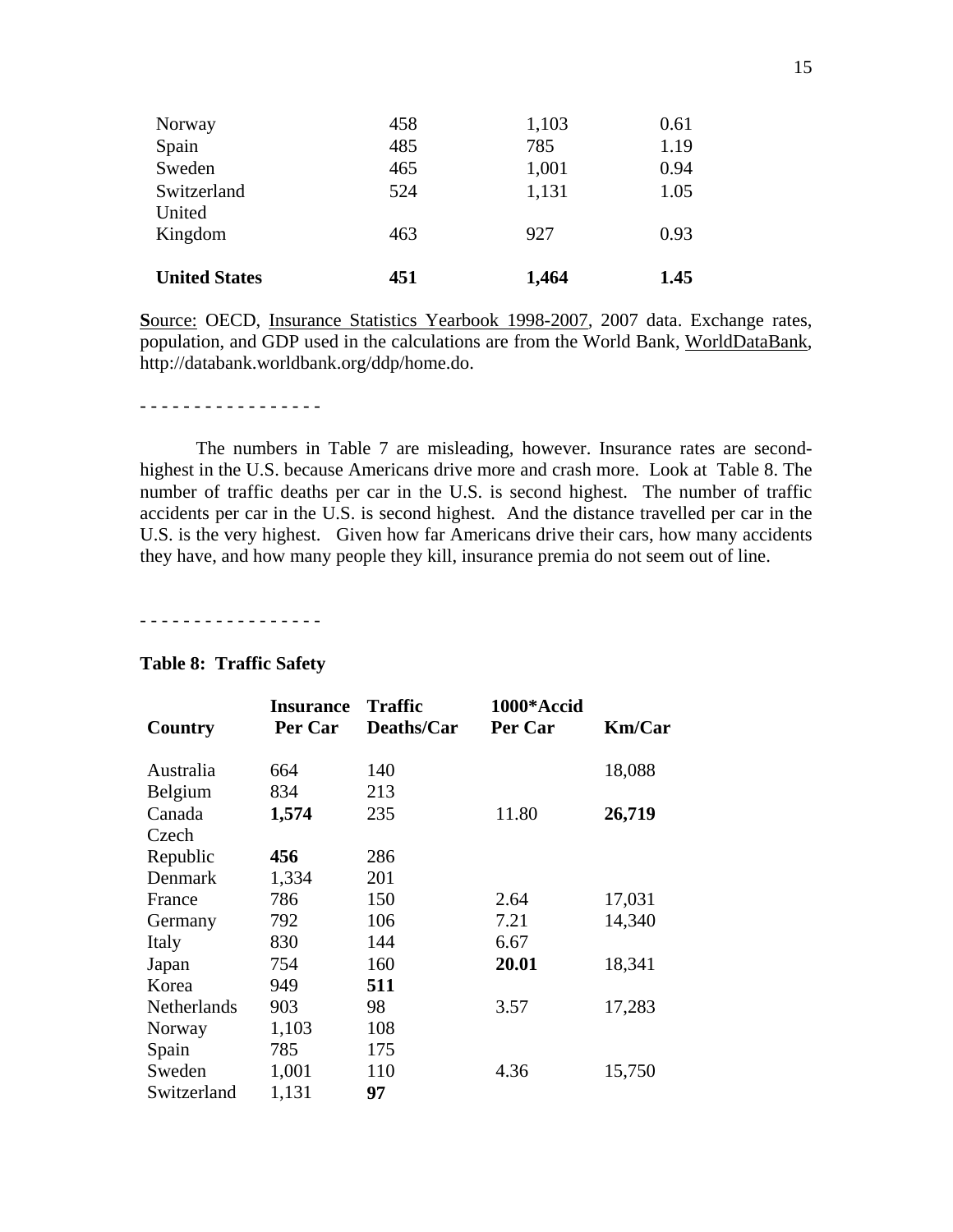| <b>United</b><br><b>States</b> | 1,464 | 302 | 13.14 | 35,315 |
|--------------------------------|-------|-----|-------|--------|
| United<br>Kingdom              | 927   | 108 | 6.66  | 16,323 |

Sources: OECD, International Traffic Safety Data and Analysis Group (IRTAD), http://www.internationaltransportforum.org/irtad/.

- - - - - - - - - - - - - - - - -

 As a final measure of litigation, we mention the analysis of tort costs by the consulting firm Towers-Perrin-Tillinghast (now part of Towers-Watson), well known for its measurements of tort costs over time in the United States. Its annual U.S. estimates, still coming out each year, use the extensive data on insurance premiums collected by A.M. Best for sale primarily to businesses, with adjustments for such things as selfinsurance. Those reports describe methodology clearly and break down the data into categories that allow its construction to be understood. Its international studies, however, which ended in 2006, do not describe their methodology or data sources.<sup>37</sup> Aside from the OECD data that we used for the discussion of motor insurance earlier, we are not aware of international data sources that would be available, so we are skeptical of the numbers in Table 9. Nonetheless, because they are so well-known we reproduce them below.

- - - - - - - - - - - - - - - - -

| Country     | 2000  | 2001  | 2002  | 2003  |
|-------------|-------|-------|-------|-------|
| Belgium     | 1.00% | 1.08% | 1.01% | 0.96% |
| Denmark     | N/A   | 0.44  | 0.48  | 0.58  |
| France      | 0.75  | 0.75  | 0.76  | 0.74  |
| Germany     | 1.25  | 1.25  | 1.19  | 1.14  |
| Italy       | 1.75  | 1.72  | 1.70  | 1.70  |
| Japan       | 0.79  | 0.80  | 0.81  | 0.80  |
| Poland      | N/A   | N/A   | 0.60  | 0.59  |
| Spain       | 1.04  | 1.03  | 1.01  | 1.04  |
| Switzerland | 0.63  | 0.69  | 0.81  | 0.75  |
| <b>UK</b>   | 0.53  | 0.64  | 0.66  | 0.69  |
| U.S.A.      | 1.82  | 2.03  | 2.22  | 2.23  |
|             |       |       |       |       |

### Table 9: The TTP Estimates of Litigation Costs

 $37$  The report says on p. 12, "To estimate tort costs in 10 other countries, we used a methodology similar to the one we used to estimate U.S. tort costs. … The data available in the analyses of non-U.S. tort costs, particularly the self-insurance component, are limited."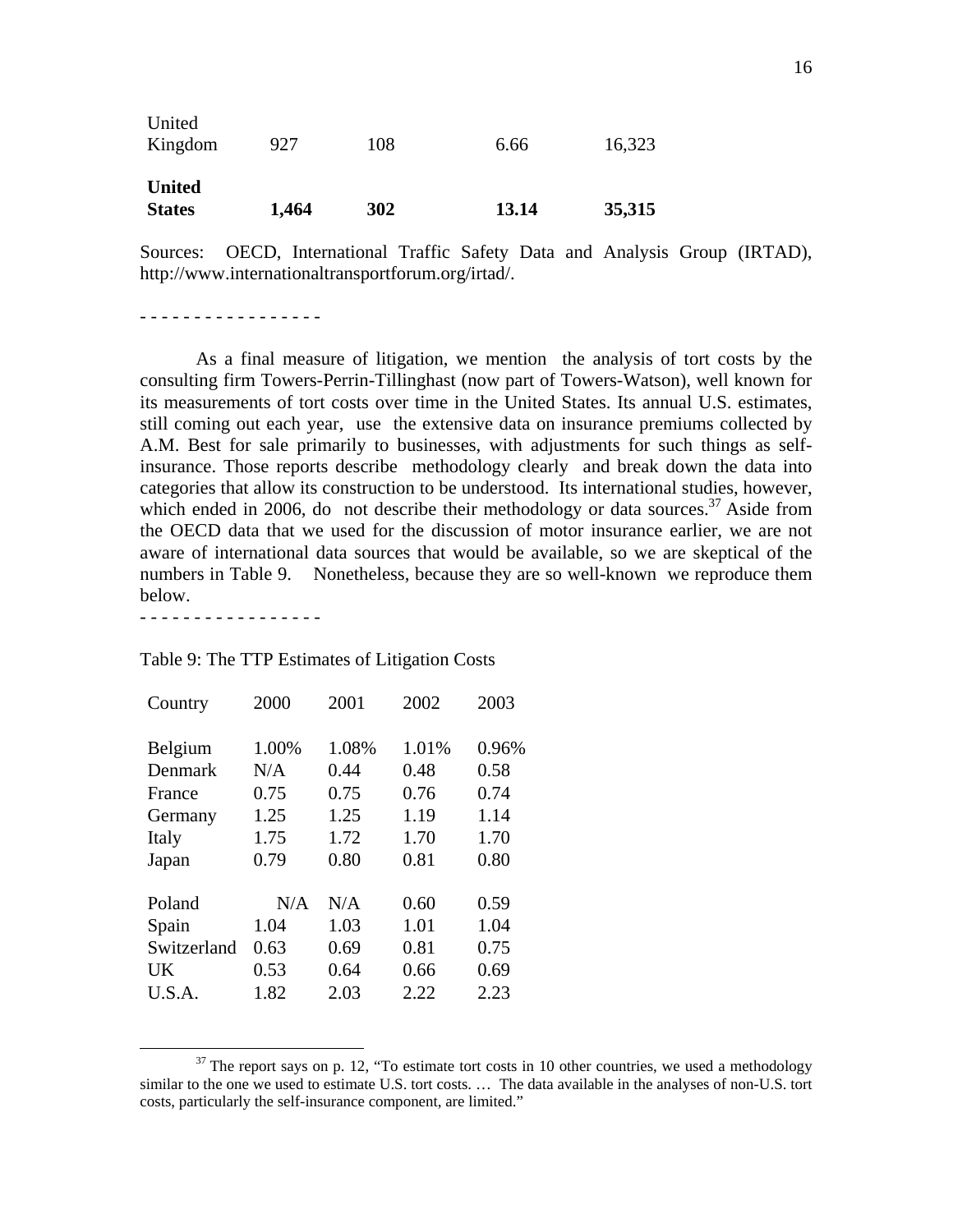Source: U.S. Tort Costs and Cross Border Perspectives: 2005 Update, p. 12. Towers Perrin Tillinghast, 2006.

### III. American Dysfunction

### A. Introduction:

 Most of the measures we examined above suggest that America is not that unusual. In suits per capita, the ratio between the US and the UK is less than between the UK and Canada. Americans do have more judges per capita, but fewer than the French, and "judge" is hard to define anyway. Americans have the most lawyers per capita, but not many more than Australians. And Americans seem not to find contracts especially hard to enforce or to face unusually high automobile insurance premia.

 Why, then, the American notoriety? It does not result from the way the legal system handles routine disputes. Instead, it derives from more special areas of law. We will look at two as examples: securities class actions and asbestos torts. Although aggregate quantitative measures suggest that litigation in the U.S. does not differ substantially from litigation elsewhere, aggregation over myriad categories can easily hide a myriad of sins. In several discrete areas, American courts function in a manner one can only describe as disastrous.

#### B. Securities Class Actions:

1. The mechanism. -- Within the U.S. legal system, class actions are a particular scourge. A small fraction of suits, they wreak havoc out of proportion to their numbers. As a form of group litigation, they have antecedents in colonial times. As "class actions," they date to Rule 23 of the 1938 Federal Rules of Civil Procedure. But in their modern, rampantly abused form they date to the 1967 revisions of Rule 23.

 The drafters of the modern class action tried to designed a mechanism that would let victims cost-effectively prosecute claims for wrongs that impose large losses on the community as a whole but trivial damages on any one victim. Suppose a firm negligently pollutes and causes damages of \$1 million to nearby land. If one person owns that land, he will sue for the \$1 million. For damages that large, it is worth hiring a lawyer. With a credible threat to sue, he can demand \$1 million in settlement out of court.

 Suppose the firm had not one but 1,000 neighbors, each owning a small piece of the damaged land. The firm has caused the same aggregate injury, but no one of the victims could hire a lawyer for less than the amount he could win in court. Since none of the 1,000 would sue, none could credibly threaten to sue. Unable to threaten credibly, none would recover anything out of court.

 Suboptimal precautions will result. If the firm faced one neighbor, it would pay for any negligence, and therefore would adopt efficient precautions against pollution. Facing 1,000 neighbors, it escapes liability for its negligence and so neglects precautions. The class-action suit eliminates that misincentive by imposing the same incentives the firm would face if just one person owned the land.

 So far, so good. But there is a hitch. Someone has to initiate the suit. Under the U.S. system, a lawyer with an eye for an opportunity masterminds the class-action suit. He identifies a legal wrong and locates several victims. He suggests that they retain him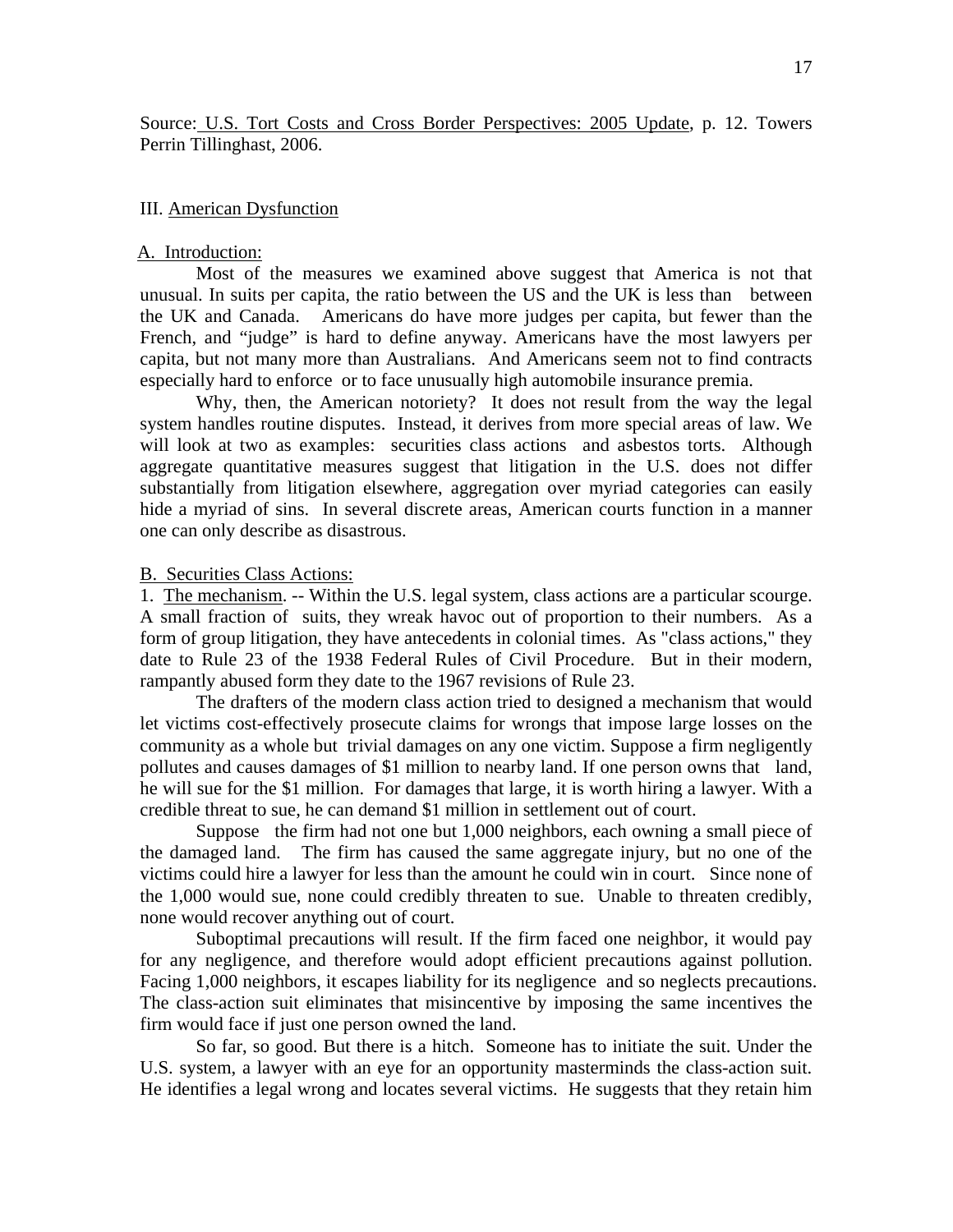to sue on behalf of them and all others "similarly situated." They and the others have the right to "opt out" of the litigation and pursue their claims independently. Should they not opt out, they will find themselves bound by whatever outcome the lawyer obtains: the suit has "claim preclusive" effect. The clients are too scattered to control the lawsuit, so the lawyer does that. As an incentive, he collects a contingency fee.

 The class action mechanism is a creature almost exclusively of the American legal system. Although some European countries have considered adopting the class action, the main venues that have done so are a few Canadian provinces, Australia, and Brazil.<sup>38</sup> Why not adopt, if the incentive effect is so desirable?

2. Problems. -- Agency problems plague the attorney-client relationship in the best of situations, but class actions reach the ultimate in agency slack. Because each plaintiff has only a small stake in the litigation, no one of them even tries to monitor the lawyer. He operates as an autonomous actor: independent, unmonitored, and free to pursue his own interests. As the pre-eminent class-action lawyer William Lerach once infamously bragged (now, for his litigation tactics, a convicted felon): "I have the best practice in the world. I have no clients."

 The class-action attorney's misaligned incentives particularly skew settlements. Given the trivial size of their claim, few victims pay attention to settlement bargaining. The defendant can take advantage of that by negotiating a settlement that is generous to the lawyers and stingy to his clients. The attorney agrees to take a generous fee, always in cash, and a much smaller recovery for his clients, often "in-kind" as free samples of the defendant's product.

 The class-action rules do require the judge to approve any settlement, precisely to avoid this problem. Because the attorneys for both sides favor the settlement, however, nobody will criticize it in court. Accustomed to an adversarial system in which they seldom take initiative, judges defer. They are busy people. They like to please at least some of the people in front of them. And they are linked by social interactions, gratitude for appointment (if by "merit panel"), the old school tie, or campaign contributions to attorneys, defense and plaintiff, not to citizens without J.D.'s. Too often, the important conflict is not between the plaintiff and the defense with the judge staying neutral, but between the lawyers and the non-professionals.

3. Securities class actions. -- Even within class actions, securities claims are notorious. Attorneys locate firms whose share price has fallen. They then argue that the firms (or the firms' officers, whom the firms will typically indemnify) caused the fall through misconduct--- mismanagement, conflicts of interest, or misrepresentations. To recover the loss in the firm's market capitalization, the attorneys sue on behalf of the shareholders.

 Until the mid-1990s, judges named a firm to the lucrative "lead attorney" role if it filed the first claim. Filing first, asking questions later, attorneys raced to the courthouse when share prices fell, and looked for misconduct later. The 1995 Private Securities Litigation Reform Act was supposed to change that. The Act told judges to

 <sup>38</sup> Thomas D. Rowe, Jr., "Foreword: Debates over Group Litigation in Comparative Perspective: What Can We Learn from Each Other," Duke Journal of Comparative and International Law, 11 (2001) 157, 157-59.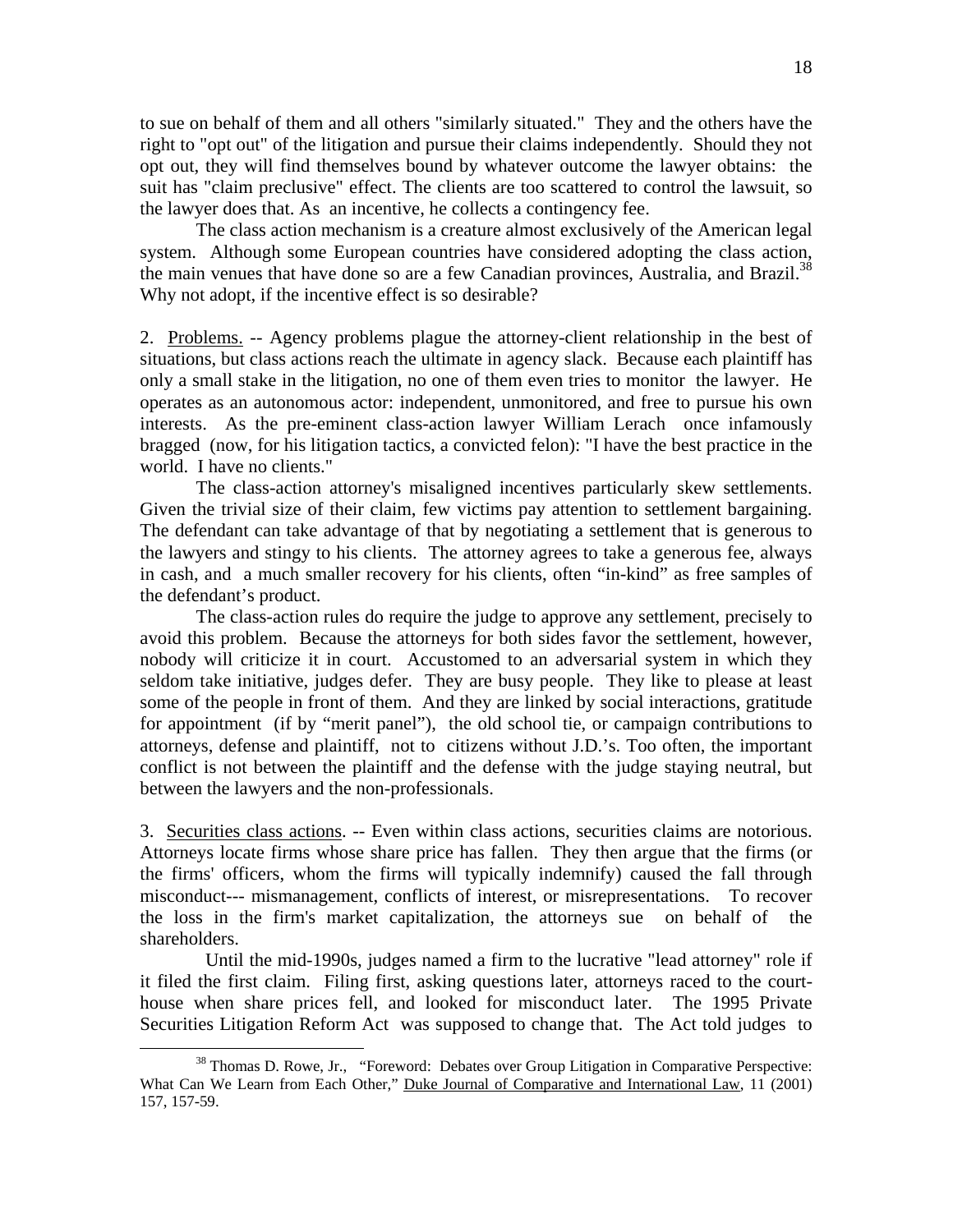pick as lead plaintiffs those with the largest financial claims rather than those who file first. According to Stephen Choi and Adam Pritchard (2009: 113-15), however, the problem remained. The trial lawyers simply switched their effort from racing to the courthouse to courting institutional investors. Commercial mutual funds generally rejected being plaintiffs, so attorneys mostly recruited the more politicized governmentsponsored funds and labor union pension plans.

 Any financial gain to investors from even a successful suit is minimal. Suppose a firm settles for \$30 million--- a third to the attorneys and two thirds to the plaintiffs. Because the firm pays the settlement, its market value falls even more. In effect, the firm's current shareholders pay the damages. Because the settlement goes to the shareholders at the time of the alleged misconduct (many of whom still own their shares in the firm), those former shareholders receive cash. The settlement reduces the value of the stock held by one group of investors, increases the cash held by an overlapping group of investors (but by one third less, subtracting the lawyers fees), and enriches the law firm that engineers the transfer.

4. Magnitudes. -- From 1996 to 2009, , the number of securities class action suits exceeded 300 only once (514 in 2001), and in 2006 it was only 131. Recall that in a typical year plaintiffs in the United States file 272,000 federal suits and 18 million state suits. Securities class actions are a wart on a whale.

 Yet to settle these few suits firms pay dearly. In 2009, there were 221 new filings. The mean settlement value that year was 13 million dollars, the total was 2.8 billion, and the total attorney fees plus expenses were .963 billion.<sup>39</sup> The problem is not that firms lose in court. Of 238 suits filed in 2000, by mid-2010 the parties had settled 146 and judges had thrown out 85. Of the remaining 7, only 4 had gone to trial -- and the parties settled all 4 before the verdict. More generally, since the 1995 PSLRA, plaintiffs have filed over 3,400 securities class actions in federal courts, and only 27 went to trial, about 1 in 1,000. Of those, plaintiffs won 6 and obtained a mixed verdict in 5. Thus, of the 3,400 suits since 1995, plaintiffs won anything at all in court in only 11.40

 Nonetheless, firms have paid out massive amounts. In 60 percent of cases, the defendants settle, most for 20 to 60 million dollars, but some for more. The largest 10 settlements up to July 2010 transferred over 1 billion dollars each, the largest being Enron's 7.2 billion dollars in 2010 and WorldCom's 6.2 billion dollars in 2005.<sup>41</sup>

 The few other countries with class action provisions manage to avoid these large transfers. Australia introduced class actions in 1992. In no year since have attorneys filed more than 6 securities class actions.<sup>42</sup> Some Canadian provinces have offered class

<sup>&</sup>lt;sup>39</sup> Jordan Milev, Robert Patton, Stephanie Pnacich & Svetlana Starykh, Trends 2010 Mid-Year Study: Filings Decline as the Wave of Credit Crisis Cases Subsides, Median Settlement at Record High (NERA Economic Consulting, 2010), Figures 1, 18, 19, 20.

 $40$  Milev, et al., supra note, at 16, 19, Fig. 13.

 $41$  Milev et al., Table 2.

<sup>&</sup>lt;sup>42</sup> Greg Houston, Svetlana Starykh, Astrid Dahl & Shane Anderson. 2010. Trends in Australian Securities Class Actions: 1 January 1993-31 December 2009. NERA Economic Consulting.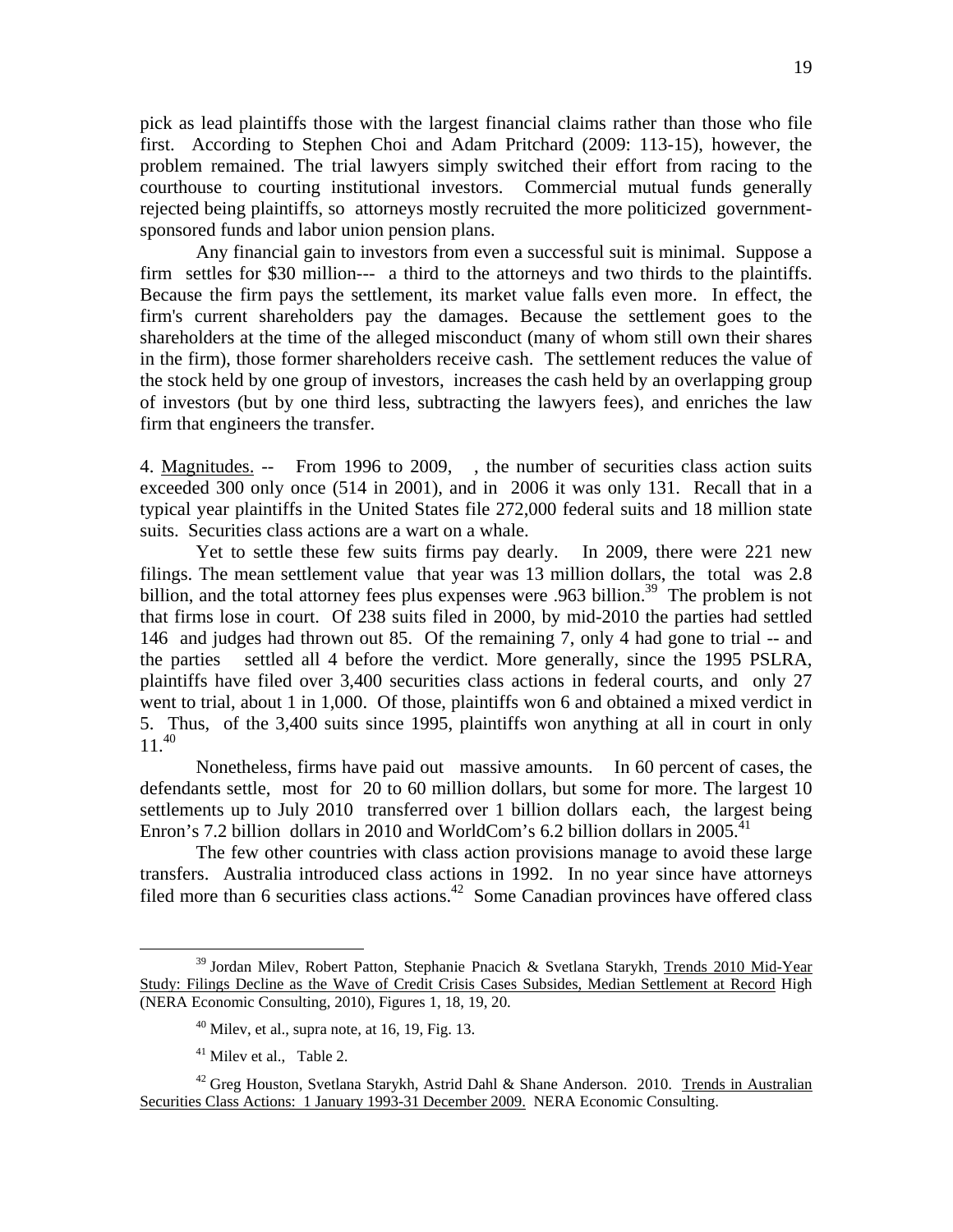actions since 1978. Attorneys did not file the first securities class action until 1997, however, and in no year have attorneys filed more than 9.<sup>43</sup>

 American securities class actions are not simple transfers from one group of investors to another. The plaintiffs' bar imposes a massive toll charge on the transfer. For engineering the transfers from one set of investors to another, they charge over \$400 million a year. In each of the years 2005, 2006, and 2007 they took over \$1 billion.

5. Politics. -- Why do Congress and the courts let securities class actions continue? The answer lies in the politics of the bar. Attorneys in all sectors give heavily to the Democratic Party. In 2008, attorneys with Chicago's Sidley & Austin gave \$1.4 million to politicians, 81 percent to Democrats. Sidley was, to be sure, the scene of the 1980's romance between Barak and Michelle Obama, but other large firms gave heavily to Democrats too. Sidley's Chicago rival, Kirkland & Ellis, gave \$1.3 million, 76 percent to Democrats. New York's Skadden Arps gave \$1.7 million, 82 percent to Democrats, and even the more traditional Sullivan & Cromwell -- the quintessential "Wall Street establishment" firm -- gave \$1.2 million, 75 percent to Democrats.<sup>44</sup> The trade association for the plaintiff's bar gives even more, and more overwhelmingly to Democrats. That group in 2008 gave over \$3 million to politicians, 95 percent to Democrats.<sup>45</sup> It lobbies hard against tort reform of all kinds and particularly hard against reform of the securities class action. By all odds, it was because of ATLA pressure that Bill Clinton vetoed the 1995 PSLRA, only to find himself over-ridden by the heavily Republican Senate.<sup>46</sup>

 For a sense of the color involved, consider a phone call one of us received in the mid-1990s. At the time, Ramseyer taught at the University of Chicago Law School. The call came from an associate at a well-known law firm specializing in securities class actions. The associate explained that they wanted to retain Ramseyer in connection with a suit against a certain large Japanese corporation. The law firm had filed suit in an American state court, alleging misstatements in the firm's Japanese securities filings. "What did the firm misstate," Ramseyer asked. "We don't know," the associate answered. "That's why we want to retain you." It was enough that the stock price had fallen; the excuse to sue could always be found if they hired the right expert.

C. Asbestos:

1. Introduction. -- Mississippi plaintiffs' attorney Richard F. "Dickie" Scruggs called them "magic" jurisdictions:

 The trial lawyers have established relationships with the judges that are elected; they're State Court judges; they're populists. They've got large populations of voters who are in on the deal, they're getting their piece in many cases. And so, it's a political force in their jurisdiction, and it's almost impossible to get a fair trial if you're a defendant in some of these places. ... The cases are

<sup>&</sup>lt;sup>43</sup> Mark L. Berenblut, Bradley A. Heys & Svetlana Starykh. 2009. Trends in Canadian Securities Class Actions: 1997-2008. NERA Consulting.

<sup>44</sup> http://www.opensecrets.org/industries/contrib.php?ind=k01&cycle=2008

<sup>45</sup> http://www.opensecrets.org/industries/contrib.php?ind=k01&cycle=2008

<sup>&</sup>lt;sup>46</sup> Stephen J. Choi and A.C. Pritchard. Securities Litigation 9Austin, Wolters Kluwer, 2008).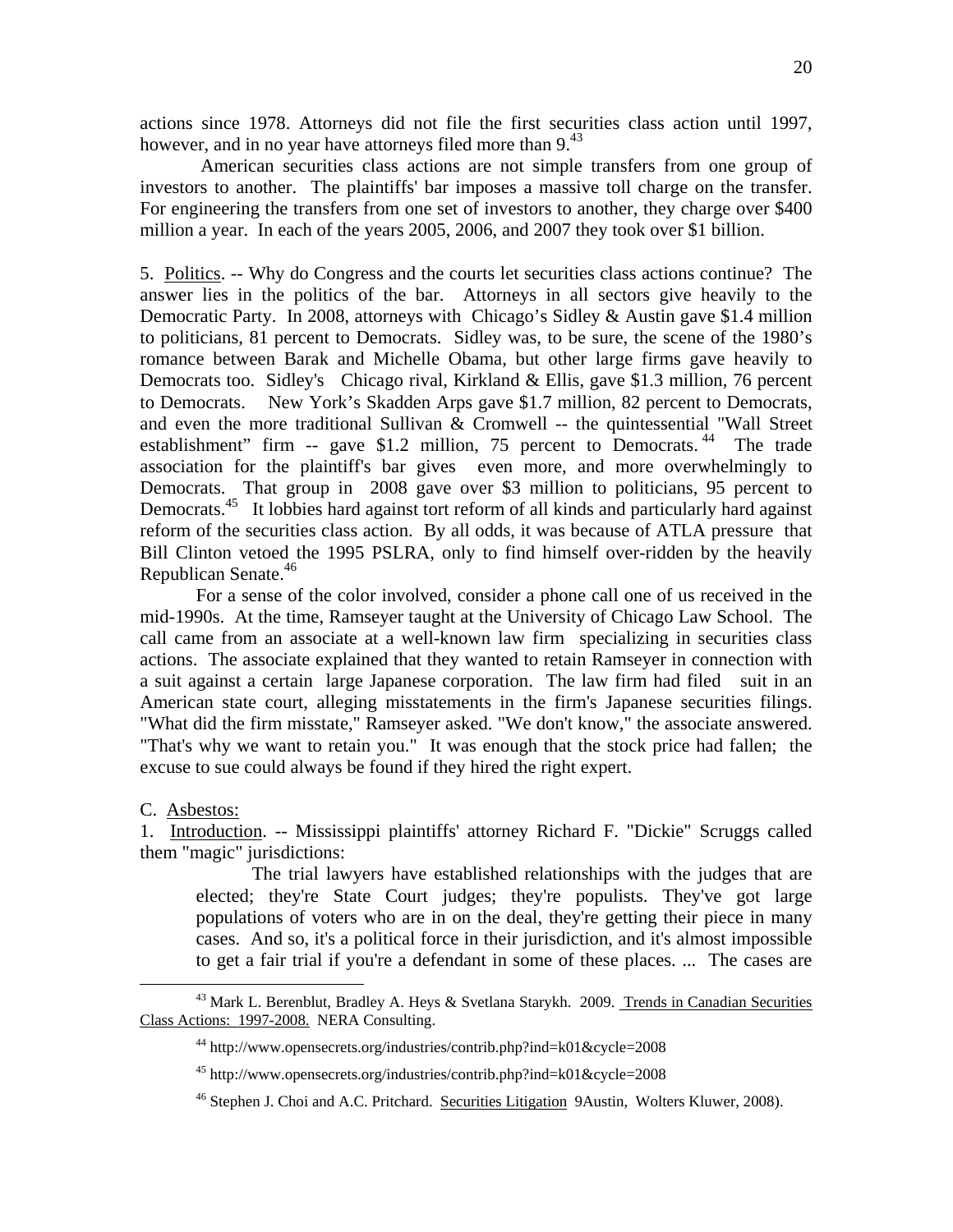not won in the courtroom. They're won on the back roads long before the case goes to trial. Any lawyer fresh out of law school can walk in there and win the case, so it doesn't matter what the evidence or law is. 47

 Scruggs made his first millions suing the asbestos companies in "magic" courtrooms. He made his first hundreds of millions suing the tobacco companies in the same places. He made millions more suing State Farm over its Katrina payments. After the harm was done, he went to prison in 2008 for bribing two of the "magic" judges in the asbestos and Katrina litigation,.

 Few fields of tort litigation cut a broader swath through the American economy than asbestos. The Towers Perrin consulting firm estimates the total cost (compensation, attorney fees, and administrative expenses) of the U.S. tort system in 2003 at \$246 billion. Of that, \$9 billion was from asbestos.<sup>48</sup> Asbestos was a miracle insulator. It did not conduct electricity. It did not burn. It absorbed sound. It was nonreactive with chemicals. Yet asbestos, if breathed could injure, and even kill, particular in combination with tobacco smoke. After a 20- to 40-year latency period, they could cause diseases ranging from asbestosis to mesothelioma to lung cancer. Asbestos is a necessary but not sufficient condition for mesothelioma and asbestosis, and a contributing factor for lung cancer. Estimates of the number of people asbestos killed range widely, from 40,000 to over 300,000 ffrom 1965 to 2009.<sup>49</sup>

 Tort law is an odd vehicle for asbestos harm remediation, and in some ways profoundly inappropriate. The people clearly hurt were those who encountered asbestos at work. Yet employers and employees negotiate contracts with each other in competitive markets. Employers choose to hire an employee if he offers the right combination of attributes (talent, effort, experience) at the lowest price (wages, insurance, and other benefits). Employees choose to work for a given firm if it offers the best mix of pay, environment, location, and other amenities. If an employer imposes a health risk, employees will agree to work there only if the firm promises a pay-and-amenity package that compensates for the risk.

 Employers and employees do not always understand all the risks involved. As in any other contract, the optimal legal rule is the one that induces them to invest costjustified (but only cost-justified) resources in studying potential harms. The rule which does best is the rule that holds them to their promises, that bans intentional false statements, and that lets residual harms lie where they fall.

 It has long been known that asbestos injures health. It is commonly written that Pliny the Elder suggested the use of respirators and noted that purchasers of slaves who had worked in asbestos mines should be mindful of their reduced lifespan.<sup>50</sup> At least as

 <sup>47</sup> Peter Boyer, "The Bribe,'' The New Yorker, May 19, 2008, xxx.

<sup>48</sup> Towers Perrin Tillinghast, U.S. Tort Costs: 2004 Update (2004), 2-3.

<sup>49</sup> Stephen J. Carroll, Deborah Hensler, Jennifer Gross, Elizabeth M. Sloss, Matthias Schonlau, Allan Abrahams and J. Scott Ashwood, Asbestos Litigation (Santa Monica: Rand, MG-162, 2005) at xix, 15-18.

 $50$  We repeat the Pliny story here, but it actually seems to be mythical, if omnipresent. Nobody gives a specific citation to Pliny's work. See K. Browne and R. Murray's letter, "Asbestos and the Romans," Lancet, 336 (1990) 445; also, Malcolm Ross and Robert P. Nolan, "History of Asbestos Discovery and Use and Asbestos-Related Disease in Context with the Occurrence of Asbestos within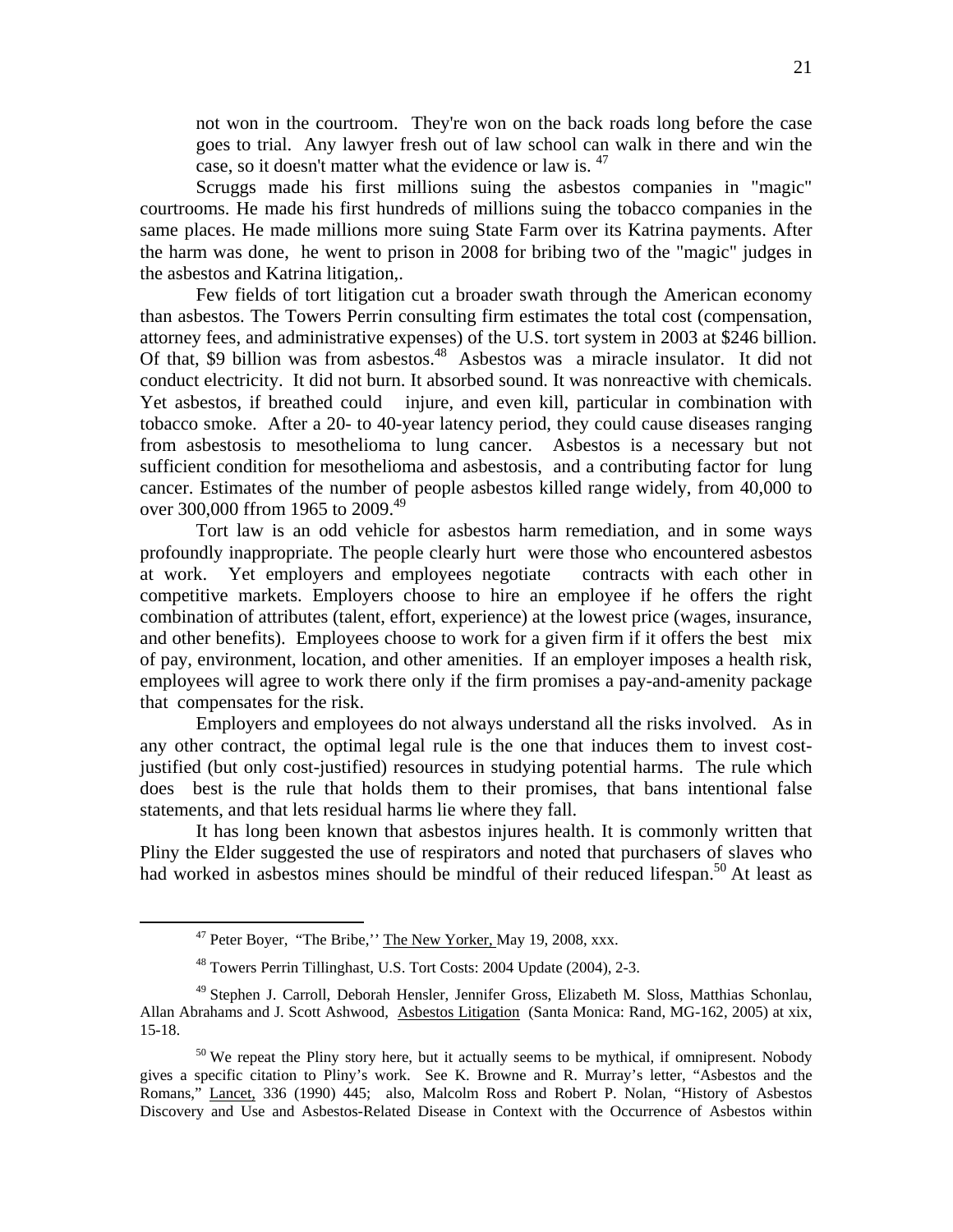early as 1918, insurance companies were declining life insurance coverage to asbestos workers.<sup>51</sup> Henry Johns, founder of the largest asbestos company, Johns-Manville, died in 1898 of "dust phthisis pneumonitis.<sup>52</sup> The very name of the ailment "asbestosis," coined in 1925, suggests that the danger was known.<sup>53</sup> Workers may not have read Pliny, but surely they realized that breathing rock fibers was not healthful. The court concluded in the 1973 leading case that the plaintiff worker knew that his breathing of asbestos was bad for him, that workers frequently discussed the danger, and that the danger was wellknown in the medical literature:

2. History. - Asbestos litigation began with that 1973 case. The plaintiff had installed asbestos insulation for three decades. When he found himself with asbestosis and mesothelioma, he sued the manufacturers of the material his employers had told him to install. He knew the dust was bad for him, but not how bad, he argued, and the manufacturers had a duty to find out, track him down, and warn him of the dangers. The court agreed (Borel at 1086). The manufacturers were liable, under the doctrine of "strict liability" even though the plaintiff was guilty of "contributory negligence." (Borel at 1106)

 Asbestos litigation exploded. As of 2002, 730,000 plaintiffs had filed asbestosrelated claims. They sued 8,400 firms, 80 of which have now filed for bankruptcy (including Johns-Manville). Through the course of the litigation, the defendants paid (the Rand Corporation calculates) \$70 billion. They paid \$21 billion to their own lawyers, \$19 billion to the plaintiffs' lawyers, and \$30 billion to the plaintiffs themselves.<sup>54</sup>

 70 billion dollars paid to deliver 30 billion dollars in compensation - compensation for which the plaintiffs negotiated off-setting pay packages ex ante anyway. What went wrong? Part of the cause lies in the legal doctrine itself. Asbestos users could have insisted that the sellers insure them against injury, but hey chose to bear the risk of loss themselves. Declaring tort to have supplanted the essential contractual character of the relationship, courts held the manufacturers liable anyway.<sup>55</sup>

 Ophiolite Complexes,'' (Geological Society of America, Special paper 373, 2003) http://specialpapers.gsapubs.org/content/373/447.abstract.

<sup>51</sup> In re Joint Eastern & Southern Dist. Asbestos Lit., 129 BR 710 - Dist. Court 1991, at 737.

52 Asbestos.com, "New York Mesothelioma and Asbestos Exposure Risks," September 30, 2009, http://www.asbestos.com/states/new-york/.

<sup>53</sup> It seems the term was coined by Oliver in 1925, not Cooke in 1927, contrary to the common belief. See P. W. J. Bartrip**, "**Review: History of Asbestos Related Disease," Postgraduate Medical Journal, 80 (2004) 72-76.

<sup>54</sup> Caroll (2005: xxv-xxvii, 6, 70-71, 79, 109ch. 5) (73 bankrupt firms); White (2003: 2) (600,000 claimants).

55 See William L. Prosser, "The Assault upon the Citadel (Strict Liability to the Consumer) ,'' Yale Law Journal, 69 (1960) 1099-xxx; "The Fall of the Citadel (Strict Liability to the Consumer),'' Minnesota Law Review, 50 (1966) 791-xxx.. Although only in the United States has asbestos litigation become a major business, the possibility has existed in other countries too. In Japan, the Osaka District Court let plaintiffs recover against the national government, on the theory that the government caused the injury by not regulating asbestos more expeditiously. See "Sekimen higai de kuni ni baisho meirei [Compensation Order to Country for Asbestos Damages],"47 News, May 19, 2010. For a comparison of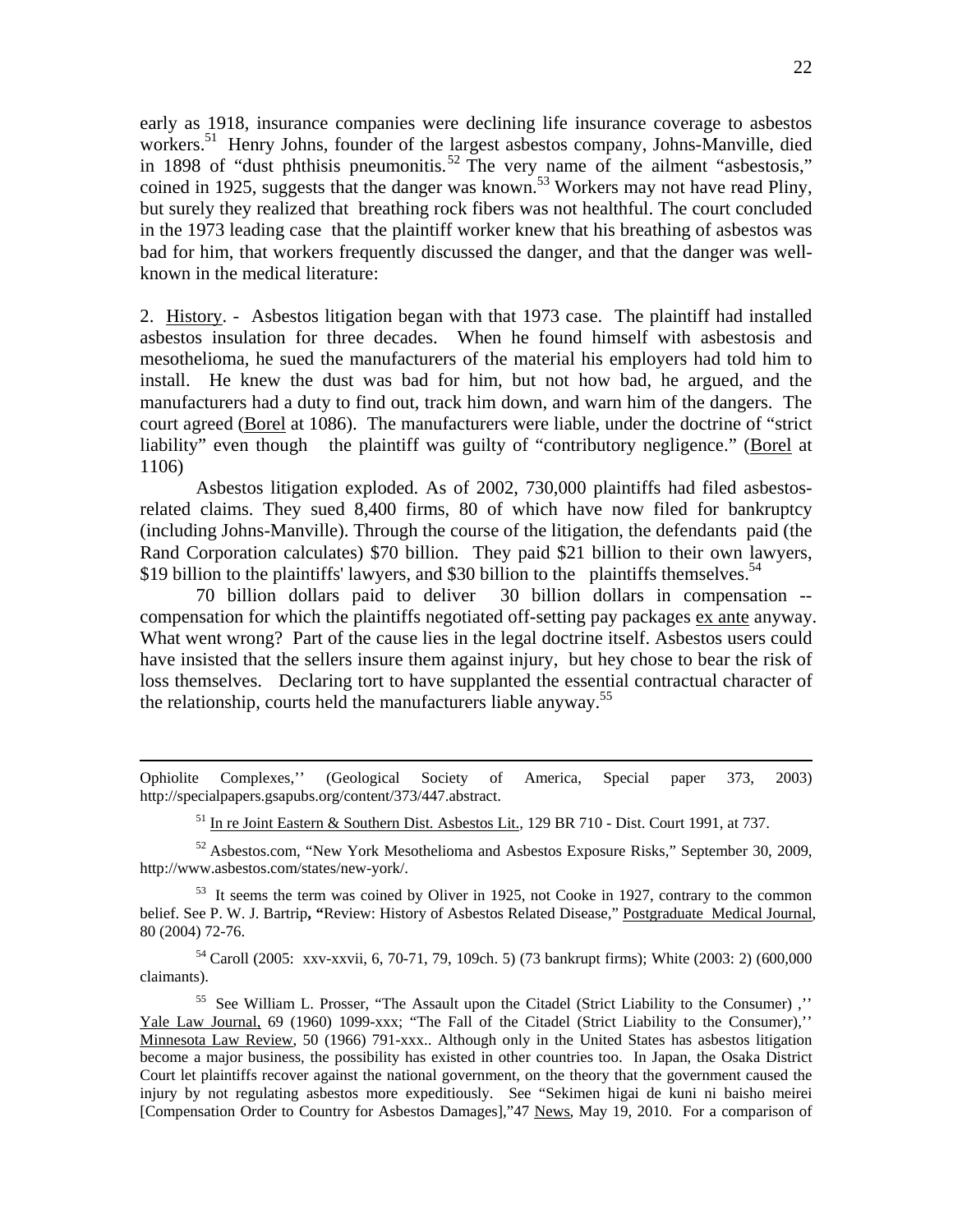Another problem was Scruggs's "magic" jurisdictions. Often the plaintiff can choose the forum in which to litigate. Because large corporations operate over the entire U.S., they have close enough contact with each state to subject them constitutionally to jurisdiction anywhere. Federalism plus product liability plus class actions makes for a poisonous mixture.

 A sensible legal system would limit venue shopping. U.S. state and federal law does not. Instead, Mississippi can enforce a joinder rule under which an attorney can "file a single case that involves a Mississippi resident suing an out-of-state defendant and then join thousands of out-of-state claims to the original case."<sup>56</sup>

 Attorneys for asbestos plaintiffs migrated to the jurisdictions offering the most magic. As of the mid 1990s, three counties in Texas accounted for a quarter of all new state-court suits. Within a few years, two Mississippi counties joined them. From 1998 to 2000, plaintiffs filed nearly 20,000 asbestos cases (10 percent of the total) in those two Mississippi counties.<sup>57</sup> In Jefferson County, Mississippi, (pop. 9,740), 73 mass-action lawsuits representing more than 3,000 plaintiffs were filed in  $2000$ .<sup>58</sup> As of 1995, just ten law firms represented three-quarters of all new asbestos suits.<sup>59</sup> Economist Michelle White estimates that by trying a case in one of the magic jurisdictions a plaintiff increased his judgment by 1.7 to 2.6 million dollars,  $60$ 

3. Litigation. -- (a) The Stakes. In part, Scruggs won the settlements he did by raising the stakes against the defendants. As in securities class actions, the asbestos bar extracted settlements by threatening overwhelming liability. The RAND Corporation estimates that from 1993 to 2001 the 730,000 plaintiffs litigated only 526 trials. The lawyers selected cases they could win to go to trial to provide public examples they could point to for private settlements. Of the cases that went to trial, they won 64 percent with mean damages of \$812,000 in the wins, and punitive damages averaging 1.4 million dollars in the 17 percent of cases that awarded them.<sup>61</sup>

 The plaintiff's bar pushed clients with mesothelioma and other serious injuries to trial and used the threat of that litigation to settle the rest of their cases. In 2002, for instance, plaintiffs asserted 1,856 mesothelioma claims and 50,112 claims involving no malignancy, many of which involved no impairment at all.<sup>62</sup>

 $60$  White (2003), supra note, at 3.

various countries, see Nicholas Roenneberg, Asbestos: Anatomy of a Mass Tort, Munich Re, http://www.munichre.com/publications/302-06142\_en.pdf.

<sup>56</sup> Michelle J. White, "Understanding the Asbestos Crisis,'' Unpub'd, May 2003, http://www.law.yale.edu/documents/pdf/white.pdf.

<sup>57</sup> Stephen J. Carroll, et al., Asbestos Litigation 63 (Santa Monica: Rand, 2005).

<sup>58</sup> Peter Boyer, The Bribe, The New Yorker, May 19, 2008.

<sup>59</sup> Carroll, supra note, at 24.

 $<sup>61</sup>$  Carroll, supra note, at xxii, 35, 49-53; White (2003), supra note, at 13.</sup>

 $62$  Carroll, supra note, at 49-53, 72, 76.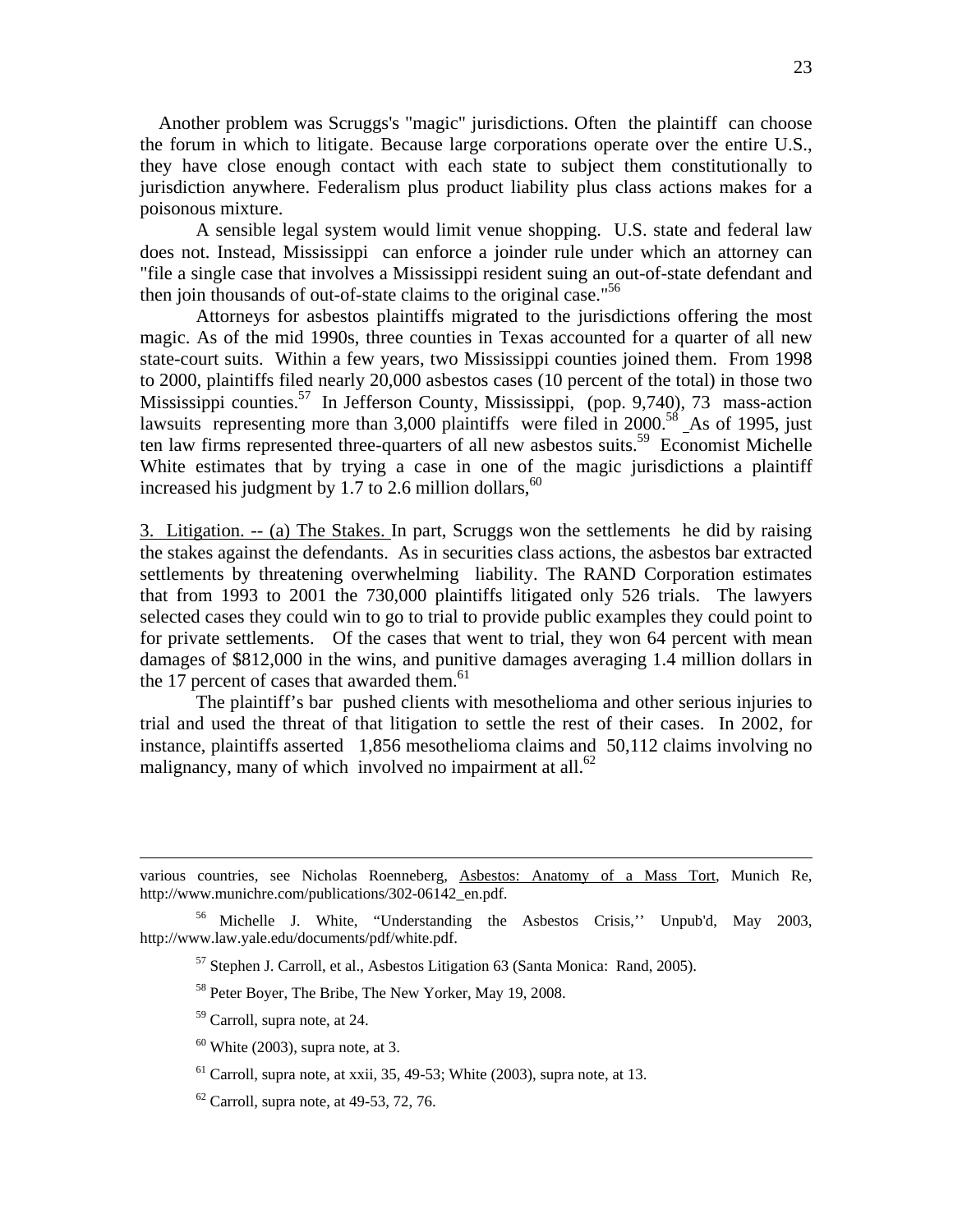On behalf of his asbestos clients, Scruggs recovered \$300 million. For himself, he collected another \$25 million.<sup>63</sup> Recalling our earlier figures, note that he indeed was the most efficient processor of asbestos litigation, a very good deal for his clients.

(b) Expert witnesses. In 2008, The Wall Street Journal reported that one doctor had diagnosed over 7,300 individual claimants with asbestos-related diseases.<sup>64</sup>

 Defendants presented evidence that Dr. Kelly was neither a radiologist nor a pulmonologist and had failed the test that certifies doctors to read X-rays for lung disease. They also showed that the overwhelming majority of hospital radiologists who had reviewed Dr. Kelly's patients found no evidence of disease. An outside panel of radiologists who looked at Dr. Kelley's work found abnormalities in only 6 of 68 patients; Dr. Kelley had found abnormalities in 60 of those 68.

For each diagnosis, the plaintiffs' lawyers paid Kelly \$500.

 In 2005, Texas federal judge Janis Jack uncovered a bigger scam still. Presiding over silicosis suits,<sup>65</sup> she noticed a sudden and massive increase in silicosis claims, but diagnosed by a remarkably small number of doctors.

 Twelve doctors diagnosed all 9,083 Plaintiffs. This small cadre of nontreating physicians, financially beholden to lawyers and screening companies rather than to patients, managed to notice a disease missed by approximately 8,000 other physicians -- most of whom had the significant advantage of speaking to, examining, and treating the Plaintiffs. (398 F. Supp. 2d at 633)

The increase coincided with the shift in focus at several law firms from asbestosis to silicosis. Silicosis and asbestosis look very different in an X-ray and a patient almost never has both diseases (398 F. Supp. 2d at 595). Curiously, Judge Jack's plaintiffs arrived with both diseases:

 When Dr. Harron first examined 1,807 Plaintiffs' X-rays for asbestos litigation (virtually all done prior to 2000, when mass silica litigation was just a gleam in a lawyer's eye), he found them all to be consistent only with asbestosis and not with silicosis. But upon re-examining these 1,807 MDL Plaintiffs' X-rays for silica litigation, Dr. Harron found evidence of silicosis in every case. (398 F. Supp. 2d at 607)

 Judge Jack concluded that all but one of the 10,000 or so cases were fraudulent. Were the attorneys foolish to have brought them to court? She did impose a \$8,250 fine on the worst-offending law firm, saying that "The Court trusts that this relatively minor sanction will nonetheless be sufficient to serve notice to counsel that truth matters in a courtroom no less than in a doctor's office." Perhaps the shame of it overwhelmed the reprimanded lawyers, but most of us would draw the exact opposite conclusion about

<sup>&</sup>lt;sup>63</sup> Who's Afraid of Dickie Scruggs?, Newsweek, Dec. 5, 1999, www.newsweek.com/1999/12/05/who-s-afraid-of-dickie-scruggs.html.

<sup>&</sup>lt;sup>64</sup> "Colombo the Asbestos Sleuth," Wall Street Journal, Dec. 23, 2008, http://online.wsj.com/article/SB122999900768229123.html. "Michigan Malpractice,'' Wall Street Journal, Nov. 10, 2008, http://online.wsj.com/article/SB122628156208212443.html.

 $65$  In re Silica Products Liability Litigation, 398 F. Supp. 2d 563 (S.D. Tex. 2005); see The Silicosis (2009).